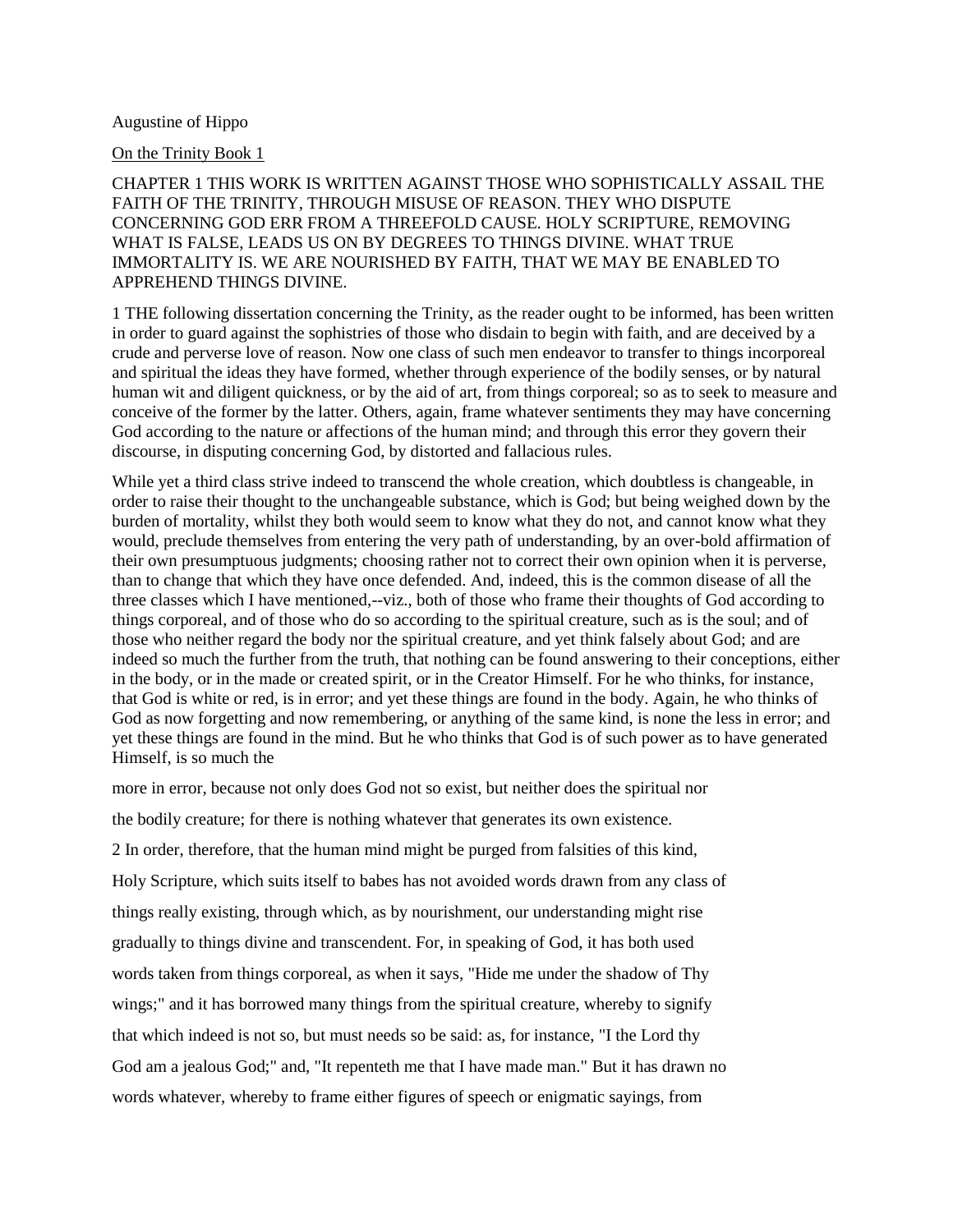things which do not exist at all. And hence it is that they who are shut out from the truth by that third kind of error are more mischievously and emptily vain than their fellows; in that they surmise respecting God, what can neither be found in Himself nor m any creature. For divine Scripture is wont to frame, as it were, allurements for children from the things which are found in the creature; whereby, according to their measure, and as it were by steps, the affections of the weak may be moved to seek those things that are above, and to leave those things that are below. But the same Scripture rarely employs those things which are spoken properly of God, and are not found in any creature; as, for instance, that which was said to Moses, "I am that I am;" and, "I Am hath sent me to you." For since both body and soul also are said in some sense to be, Holy Scripture certainly would not so express itself unless it meant to be understood in some special sense of the term. So, too, that which the Apostle says, "Who only hath immortality." Since the soul also both is said to be, and is, in a certain manner immortal, Scripture would not say "only hath," unless because true immortality is unchangeableness; which no creature can possess, since it belongs to the creator alone. So also James says, "Every good gift and every perfect gift is from above, and cometh down from the Father of Lights, with whom is no variableness, neither shadow of turning." So also David, "Thou, shall change them, and they shall be changed; but Thou art the same." 3 Further, it is difficult to contemplate and fully know the substance of God; who fashions things changeable, yet without any change in Himself, and creates things temporal, yet without any temporal movement in Himself. And it is necessary, therefore, to purge our minds, in order to be able to see ineffably that which is ineffable; whereto not having yet attained, we are to be nourished by faith, and led by such ways as are more suited to our capacity, that we may be rendered apt and able to comprehend it. And hence the Apostle says, that "in Christ indeed are hid all the treasures of wisdom and knowledge;" and yet has commended Him to us, as to babes in Christ, who, although already born again by His grace, yet are still carnal and psychical, not by that divine virtue wherein He is equal to the Father, but by that human infirmity whereby He was crucified. For he says, "I determined not to know anything among you, save Jesus Christ and Him crucified;" and then he continues, "And I was with you in weakness, and in fear, and in much trembling." And a little after he says to them, "And I, brethren, could not speak unto you as unto spiritual, but as unto carnal, even as unto babes in Christ. I have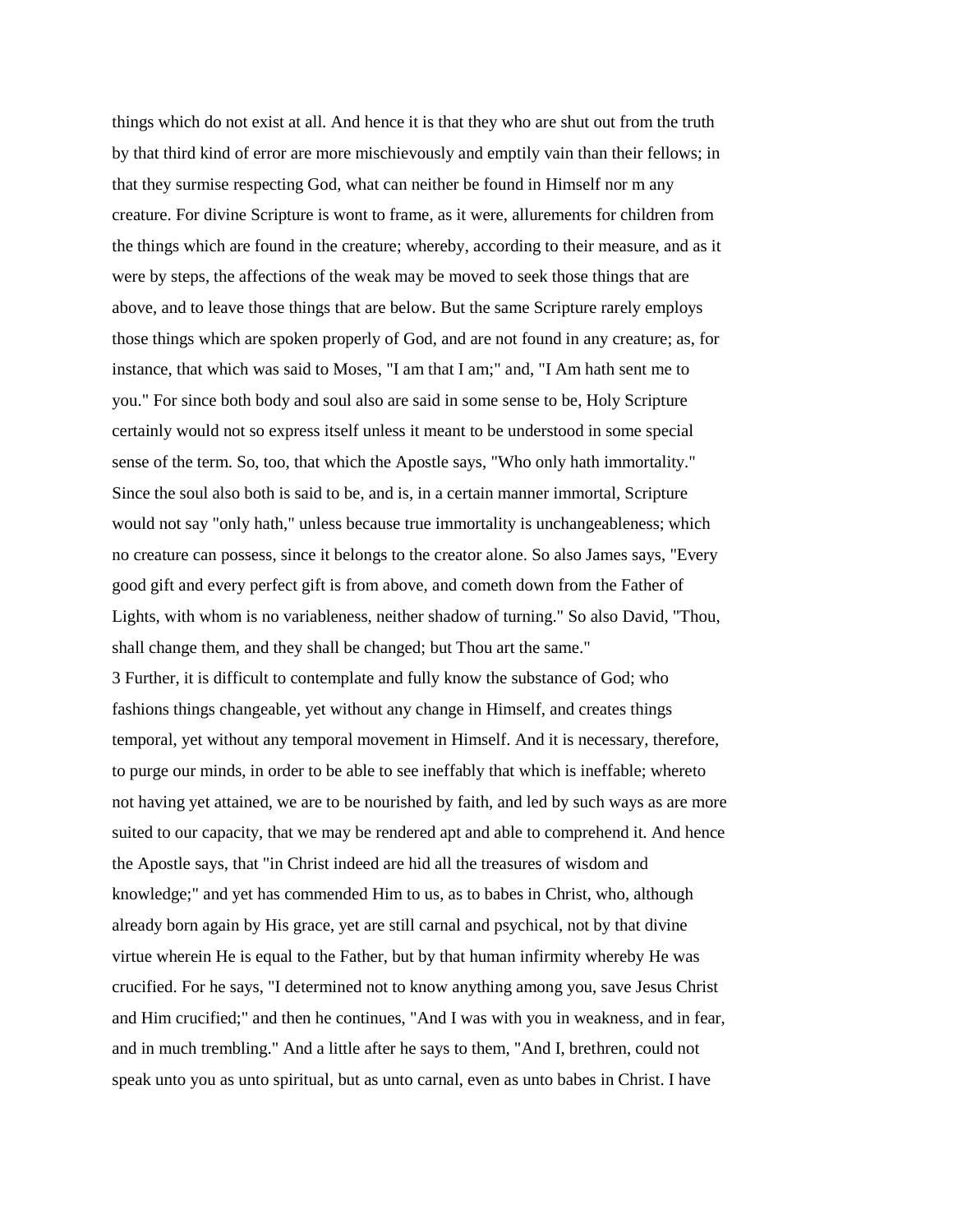fed you with milk, and not with meat: for hitherto ye were not able to bear it, neither yet now are ye able." There are some who are angry at language of this kind, and think it is used in slight to themselves, and for the most part prefer rather to believe that they who so speak to them have nothing to say, than that they themselves cannot understand what they have said. And sometimes, indeed, we do allege to them, not certainly that account of the case which they seek in their inquiries about God, because neither can they themselves receive it, nor can we perhaps either apprehend or express it,--but such an account of it as to demonstrate to them how incapable and utterly unfit they are to understand that which they require of us. But they, on their parts, because they do not hear what they desire, think that we are either playing them false in order to conceal our own ignorance, or speaking in malice because we grudge them knowledge; and so go away indignant and perturbed.

## CHAPTER 2 IN WHAT MANNER THIS WORK PROPOSES TO DISCOURSE CONCERNING THE TRINITY

Wherefore, our Lord God helping, we will undertake to render, as far as we are able, that very account which they so importunately demand: viz., that the Trinity is the one and only and true God, and also how the Father, the Son, and the Holy Spirit are rightly said, believed, understood, to be of one and the same substance or essence; in such wise that they may not fancy themselves mocked by excuses on our part, but may find by actual trial, both that the highest good is that which is discerned by the most purified minds, and that for this reason it cannot be discerned or understood by themselves, because the eye of the human mind, being weak, is dazzled in that so transcendent light, unless it be invigorated by the nourishment of the righteousness of faith. First, however, we must demonstrate, according to the authority of the Holy Scriptures, whether the faith be so. Then, if God be willing and aid us, we may perhaps at least so far serve these talkative arguers--more puffed up than capable, and therefore laboring under the more dangerous disease--as to enable them to find something which they are not able to doubt, that so, in that case where they cannot find the like, they may be led to lay the fault to their own minds, rather than to the truth itself or to our reasonings; and thus, if there be anything in them of either love or fear towards God, they may return and begin from faith in due order: perceiving at length how healthful a medicine has been provided for the faithful in the holy Church, whereby a heedful piety, healing the feebleness of the mind, may render it able to perceive the unchangeable truth, and hinder it from falling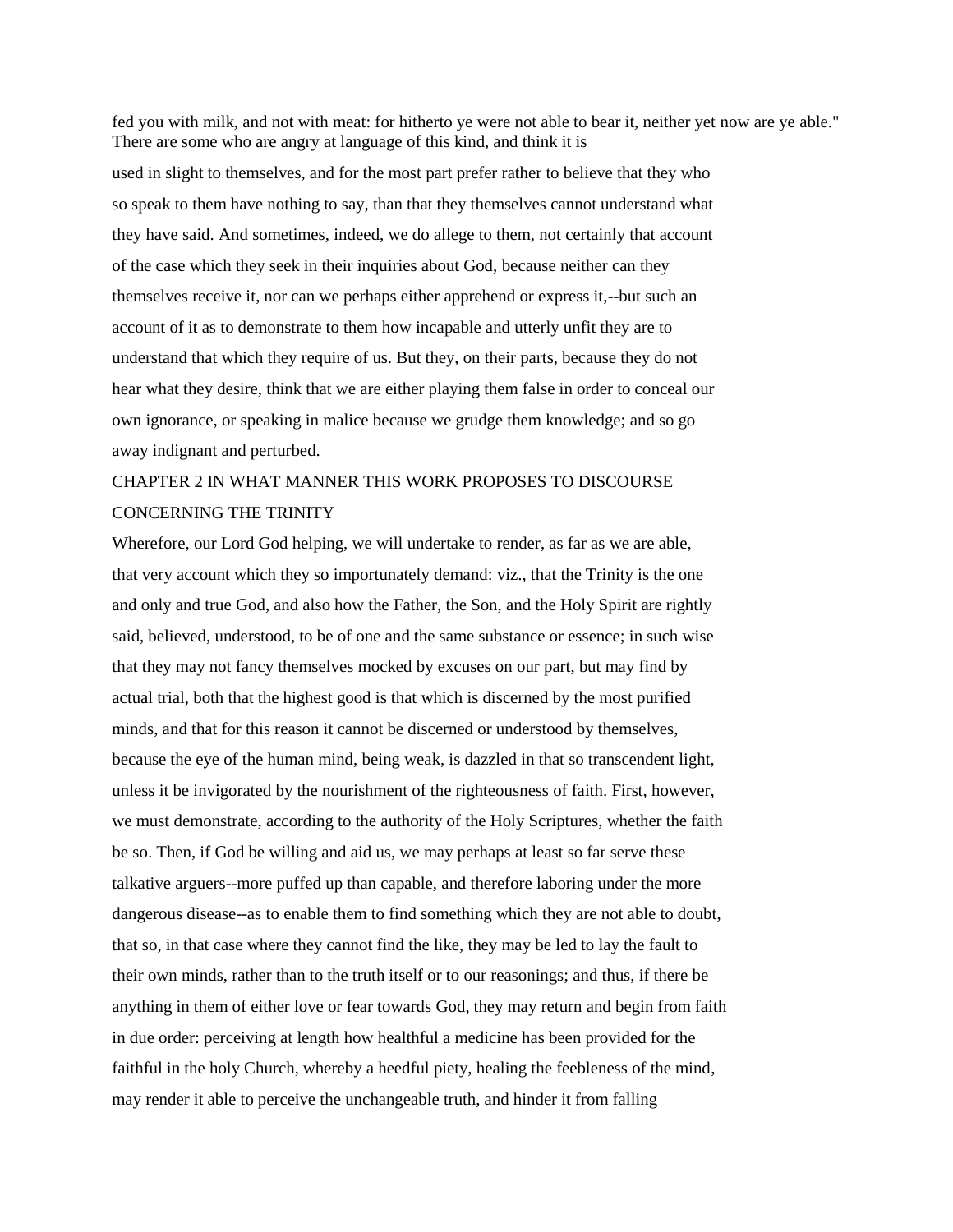headlong, through disorderly rashness, into pestilent and false opinion. Neither will I myself shrink from inquiry, if I am anywhere in doubt; nor be ashamed to learn, if I am anywhere in error.

## CHAPTER 3 WHAT AUGUSTINE REQUESTS FROM HIS READERS. THE ERRORS OF READERS DULL OF COMPREHENSION NOT TO BE ASCRIBED TO

Further let me ask of my reader, wherever, alike with myself, he is certain, there to go on with me; wherever, alike with myself, he hesitates, there to join with me in inquiring; wherever he recognizes himself to be in error, there to return to me; wherever he recognizes me to be so, there to call me back: so that we may enter together upon the path of charity, and advance towards Him of whom it is said, "Seek His face evermore." And I would make this pious and safe agreement, in the presence of our Lord God, with all who read my writings, as well in all other cases as, above all, in the case of those which inquire into the unity of the Trinity, of the Father and the Son and the Holy Spirit; because in no other subject is error more dangerous, or inquiry more laborious, or the discovery of truth more profitable. If, then, any reader shall say, This is not well said, because I do not understand it; such an one finds fault with my language, not with my faith: and it might perhaps in very truth have been put more clearly; yet no man ever so spoke as to be understood in all things by all men. Let him, therefore, who finds this fault with my discourse, see whether he can understand other men who have handled similar subjects and questions, when he does not understand me: and if he can, let him put down my book, or even, if he pleases, throw it away; and let him spend labor and time rather on those whom he understands. Yet let him not think on that account that I ought to have been silent, because I have not been able to express myself so smoothly and clearly to him as those do whom he understands. For neither do all things, which all men have written, come into the hands of all. And possibly some, who are capable of understanding even these our writings, may not find those more lucid works, and may meet with ours only. And therefore it is useful that many persons should write many books, differing in style but not in faith, concerning even the same questions, that the matter itself may reach the greatest number--some in one way, some in another. But if he who complains that he has not understood these things has never been able to comprehend any careful and exact reasonings at all upon such subjects, let him in that case deal with himself by resolution and study, that he may know better; not with me by quarrellings and wranglings, that I may hold my peace. Let him, again, who says, when he reads my book, Certainly I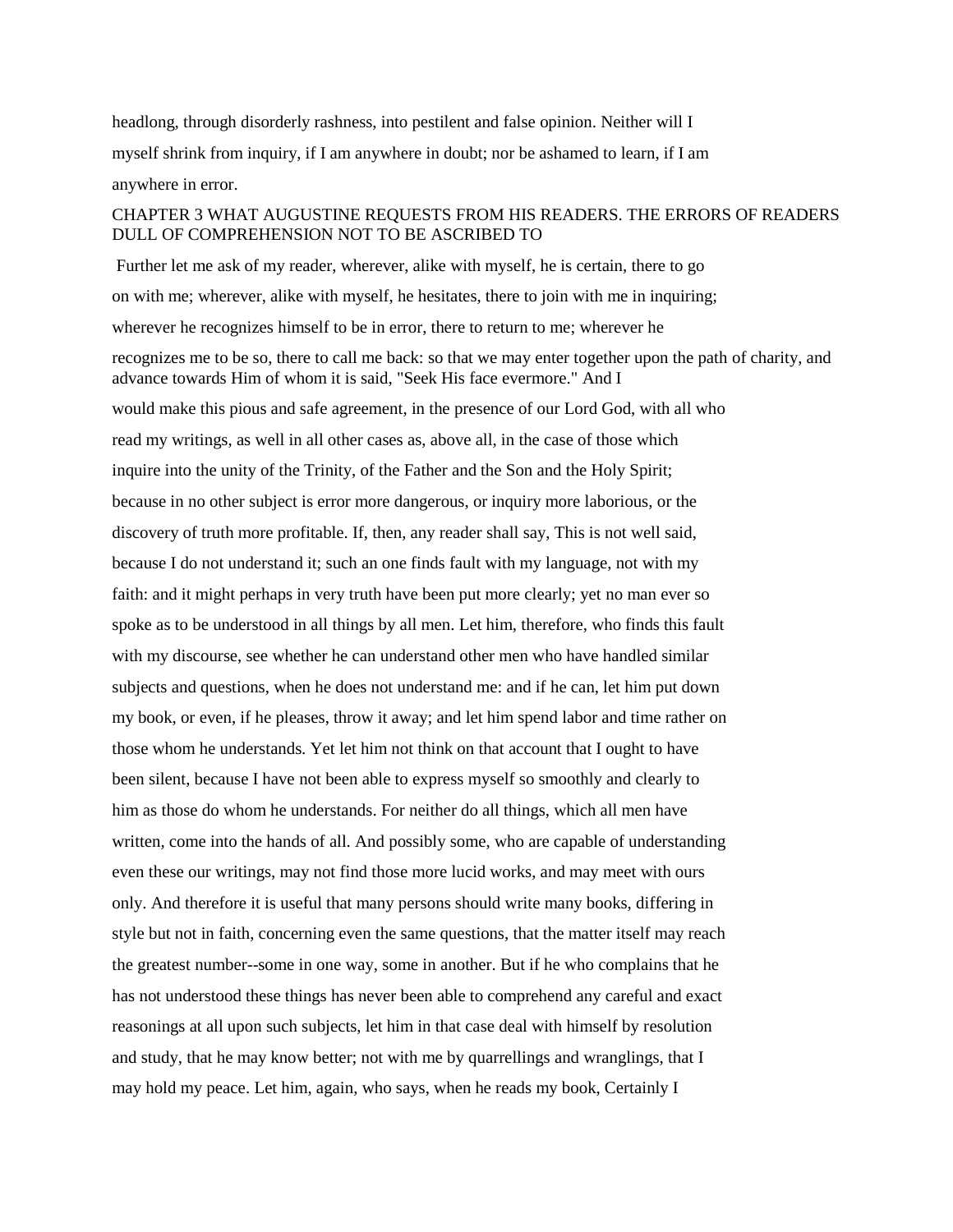understand what is said, but it is not true, assert, if he pleases, his own opinion, and refute mine if he is able. And if he do this with charity and truth, and take the pains to make it known to me (if I am still alive), I shall then receive the most abundant fruit of this my labor. And if he cannot inform myself, most willing and glad should I be that he should inform those whom he can. Yet, for my part, "I meditate in the law of the Lord," if not "day and night," at least such short times as I can; and I commit my meditations to writing, lest-they should escape me through forgetfulness; hoping by the mercy of God that He will make me hold steadfastly all truths of which I feel certain; "but if in anything I be otherwise minded, that He will himself reveal even this to me," whether through secret inspiration and admonition, or through His own plain utterances, or through the reasonings of my brethren. This I pray for, and this my trust and desire I commit to Him, who is sufficiently able to keep those things which He has given me, and to render those which He has promised.

6 I expect, indeed, that some, who are more dull of understanding, will imagine that in some parts of my books I have held sentiments which I have not held, or have not held those which I have. But their error, as none can be ignorant, ought not to be attributed to me, if they have deviated into false doctrine through following my steps without apprehending me, whilst I am compelled to pick my way through a hard and obscure subject: seeing that neither can any one, in any way, rightly ascribe the numerous and various errors of heretics to the holy testimonies themselves of the divine books; although all of them endeavor to defend out of those same Scriptures their own false and erroneous opinions. The law of Christ, that is, charity, admonishes me clearly, and commands me with a sweet constraint, that when men think that I have held in my books something false which I have not held, and that same falsehood displeases one and pleases another, I should prefer to be blamed by him who reprehends the falsehood, rather than praised by him who praises it.

For although I, who never held the error, am not rightly blamed by the former, yet the error itself is rightly censured; whilst by the latter neither am I rightly praised, who am thought to have held that which the truth censures, nor the sentiment itself, which the truth also censures. Let us therefore essay the work which we have undertaken in the name of the Lord.

CHAPTER 4 WHAT THE DOCTRINE OF THE CATHOLIC FAITH IS CONCERNING THE TRINITY.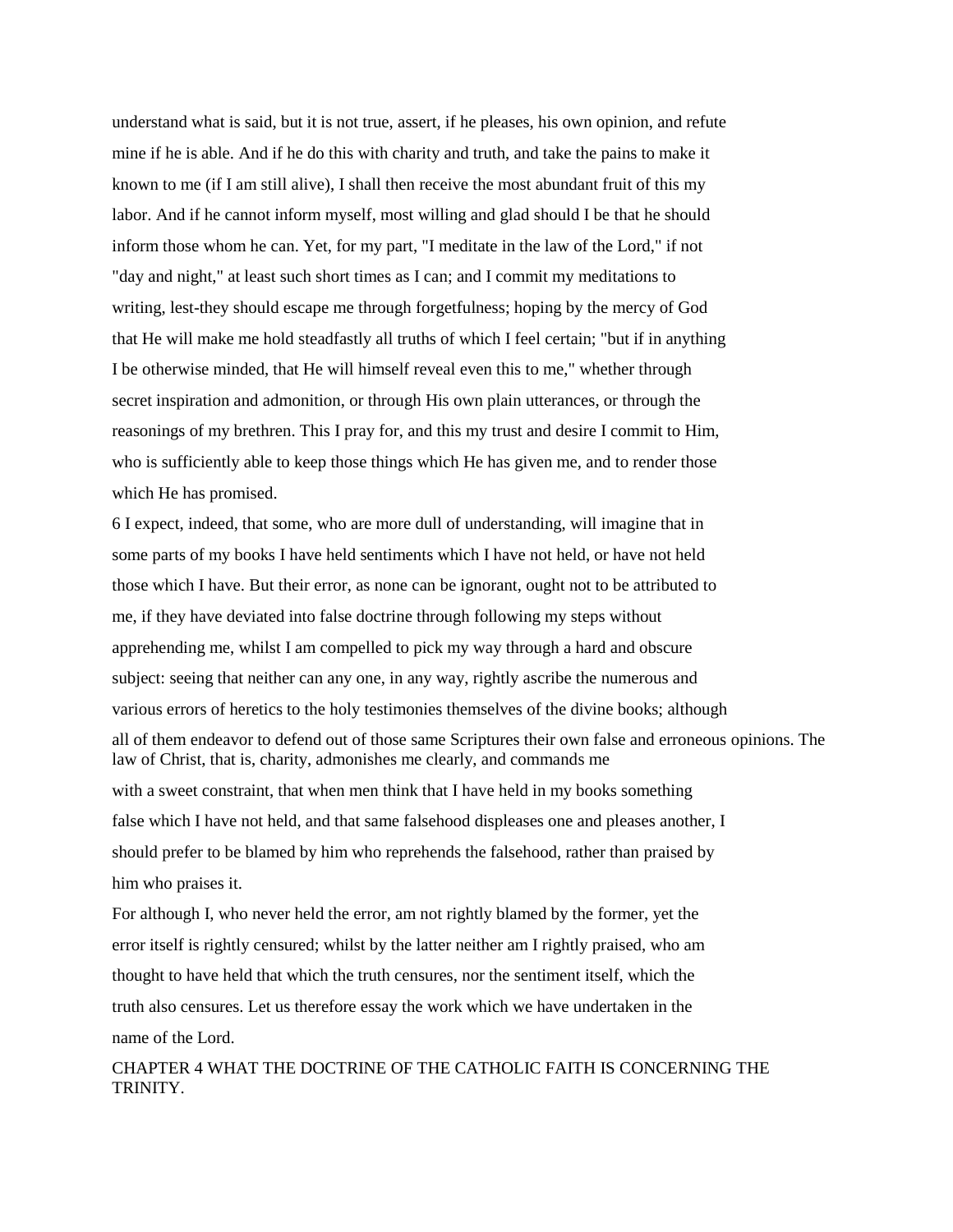7 All those Catholic expounders of the divine Scriptures, both Old and New, whom I have been able to read, who have written before me concerning the Trinity, Who is God, have purposed to teach, according to the Scriptures, this doctrine, that the Father, and the Son, and the Holy Spirit intimate a divine unity of one and the same substance in an indivisible equality; and therefore that they are not three Gods, but one God: although the Father hath begotten the Son, and so He who is the Father is not the Son; and the Son is begotten by the Father, and so He who is the Son is not the Father; and the Holy Spirit is neither the Father nor the Son, but only the Spirit of the Father and of the Son, Himself also co-equal with the Father and the Son, and pertaining to the unity of the Trinity. Yet not that this Trinity was born of the Virgin Mary, and crucified under Pontius Pilate, and rose buried,, again the third day, and ascended into heaven, but only the Son. Nor, again, that this Trinity descended in the form of a dove upon Jesus when He was baptized; nor that, on the day of Pentecost, after the ascension of the Lord, when "there came a sound from heaven, as of a rushing mighty wind," the same Trinity "sat upon each of them with cloven tongues like as of fire," but only the Holy Spirit. Nor yet that this Trinity said from heaven, "Thou art my Son," whether when He was baptized by John, or when the three disciples were with Him in the mount, or when the voice sounded, saying, "I have both glorified it, and will glorify it again;" but that it was a word of the Father only, spoken to the Son; although the Father, and the Son, and the Holy Spirit, as they are indivisible, so work indivisibly. This is also my faith, since it is the Catholic faith.

### CHAPTER 5 OF DIFFICULTIES CONCERNING THE TRINITY IN WHAT MANNER THREE ARE ONE GOD, AND HOW, WORKING INDIVISIBLY, THEY YET PERFORM SOME THINGS SEVERALLY.

8 Some persons, however, find a difficulty in this faith; when they hear that the Father is God, and the Son God, and the Holy Spirit God, and yet that this Trinity is not three Gods, but one God; and they ask how they are to understand this: especially when it is said that the Trinity works indivisibly in everything that God works, and yet that a certain voice of the Father spoke, which is not the voice of the Son; and that none except the Son was born in the flesh, and suffered, and rose again, and ascended into heaven; and that none except the Holy Spirit came in the form of a dove. They wish to understand how the Trinity uttered that voice which was only of the Father; and how the same Trinity created that flesh in which the Son only was born of the Virgin; and how the very same Trinity itself wrought that form of a dove, in which the Holy Spirit only appeared. Yet, otherwise, the Trinity does not work indivisibly, but the Father does some things, the Son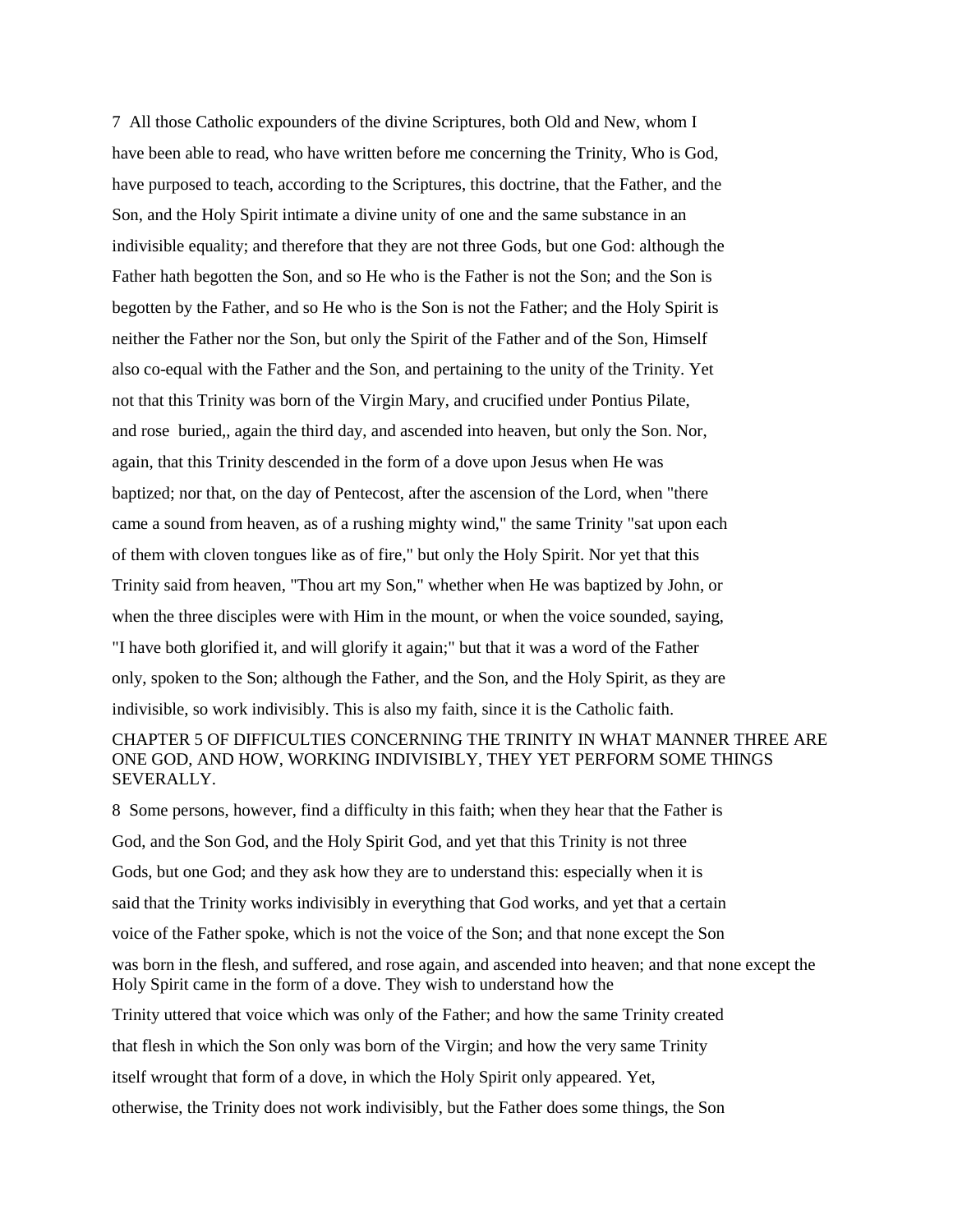other things, and the Holy Spirit yet others: or else, if they do some things together, some severally, then the Trinity is not indivisible. It is a difficulty, too, to them, in what manner the Holy Spirit is in the Trinity, whom neither the Father nor the Son, nor both, have begotten, although He is the Spirit both of the Father and of the Son. Since, then, men weary us with asking such questions, let us unfold to them, as we are able, whatever wisdom God's gift has bestowed upon our weakness on this subject; neither "let us go on our way with consuming envy." Should we say that we are not accustomed to think about such things, it would not be true; yet if we acknowledge that such subjects commonly dwell in our thoughts, carried away as we are by the love of investigating the truth, then they require of us, by the law of charity, to make known to them what we have herein been able to find out. "Not as though I had already attained, either were already perfect" (for, if the Apostle Paul, how much more must I, who lie far beneath his feet, count myself not to have apprehended!); but, according to my measure, "if I forget those things that are behind, and reach forth unto those things which are before, and press towards the mark for the prize of the high calling," I am requested to disclose so much of the road as I have already passed, and the point to which I have reached, whence the course yet remains to bring me to the end. And those make the request, whom a generous charity compels me to serve. Needs must too, and God will grant that, in supplying them with matter to read, I shall profit myself also; and that, in seeking to reply to their inquiries, I shall myself likewise find that for which I was inquiring. Accordingly I have undertaken the task, by the bidding and help of the Lord my God, not so much of discoursing with authority respecting things I know already, as of learning those things by piously discoursing of them.

## CHAPTER 6 THAT THE SON IS VERY GOD, OF THE SAME SUBSTANCE WITH THE FATHER. NOT ONLY THE FATHER, BUT THE TRINITY, IS AFFIRMED TO BE IMMORTAL. ALL THINGS ARE NOT FROM THE FATHER ALONE, BUT ALSO FROM THE SON. THAT THE HOLY SPIRIT IS VERY GOD, EQUAL WITH THE FATHER AND THE SON.

9 They who have said that our Lord Jesus Christ is not God, or not very God, or not with the Father the One and only God, or not truly immortal because changeable, are proved wrong by the most plain and unanimous voice of divine testimonies; as, for instance, "In the beginning was the Word, and the Word was with God, and the Word was God." For it is plain that we are to take the Word of God to be the only Son of God, of whom it is afterwards said, "And the Word was made flesh, and dwelt among us," on account of that birth of His incarnation, which was wrought in time of the Virgin. But herein is declared,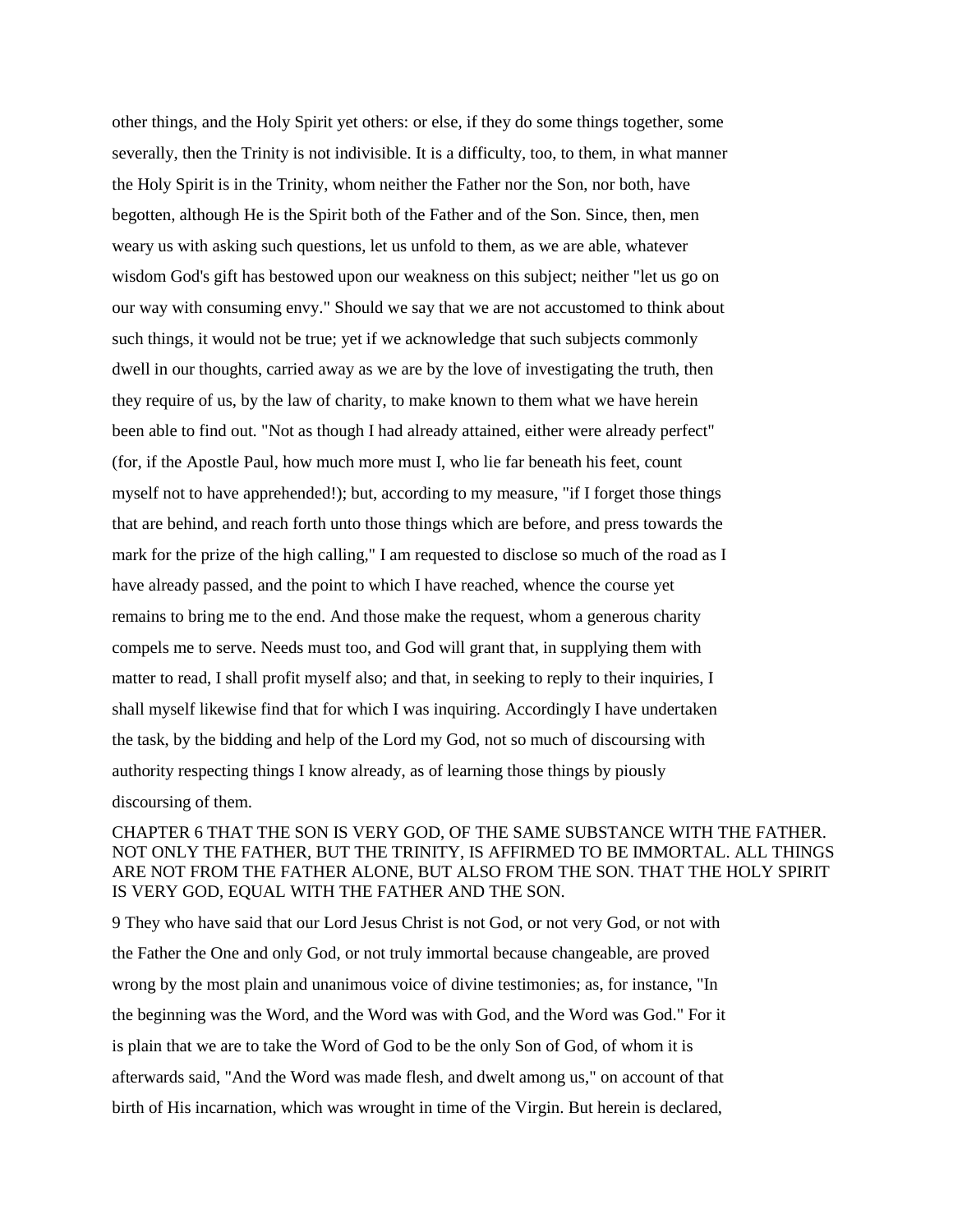not only that He is God, but also that He is of the same substance with the Father; because, after saying, "And the Word was God," it is said also, "The same was in the beginning with God: all things were made by Him, and without Him was not anything made." Not simply "all things;" but only all things that were made, that is; the whole creature. From which it appears clearly, that He Himself was not made, by whom all things were made. And if He was not made, then He is not a creature; but if He is not a creature, then He is of the same substance with the Father. For all substance that is not God is creature; and all that is not creature is God. And if the Son is not of the same substance with the Father, then He is a substance that was made: and if He is a substance that was made, then all things were not made by Him; but "all things were made by Him," therefore He is of one and the same substance with the Father. And so He is not only God, but also very God. And the same John most expressly affirms this in his epistle: "For we know that the Son of God is come, and hath given us an understanding, that we may know the true God, and that we may be in His true Son Jesus Christ. This is the true God, and eternal life."

10. Hence also it follows by consequence, that the Apostle Paul did not say, "Who alone has immortality," of the Father merely; but of the One and only God, which is the Trinity itself. For that which is itself eternal life is not mortal according to any changeableness; and hence the Son of God, because "He is Eternal Life," is also Himself understood with the Father, where it is said, "Who only hath immortality." For we, too, are made partakers of this eternal life, and become, in our own measure, immortal. But the eternal life itself, of which we are made partakers, is one thing; we ourselves, who, by partaking of it, shall live eternally, are another. For if He had said, "Whom in His own time the Father will show, who is the blessed and only Potentate, the King of kings, and Lord of lords; who only hath immortality;" not even so would it be necessarily understood that the Son is excluded. For neither has the Son separated the Father from Himself, because He Himself, speaking elsewhere with the voice of wisdom (for He Himself is the Wisdom of God), says, "I alone compassed the circuit of heaven." And therefore so much the more is it not necessary that the words, "Who hath immortality," should be understood of the Father alone, omitting the Son; when they are said thus: "That thou keep this commandment without spot, unrebukeable, until the appearing of our Lord Jesus Christ: whom in His own time He will show, who is the blessed and only Potentate, the King of kings, and Lord of lords; who only hath immortality, dwelling in the light which no man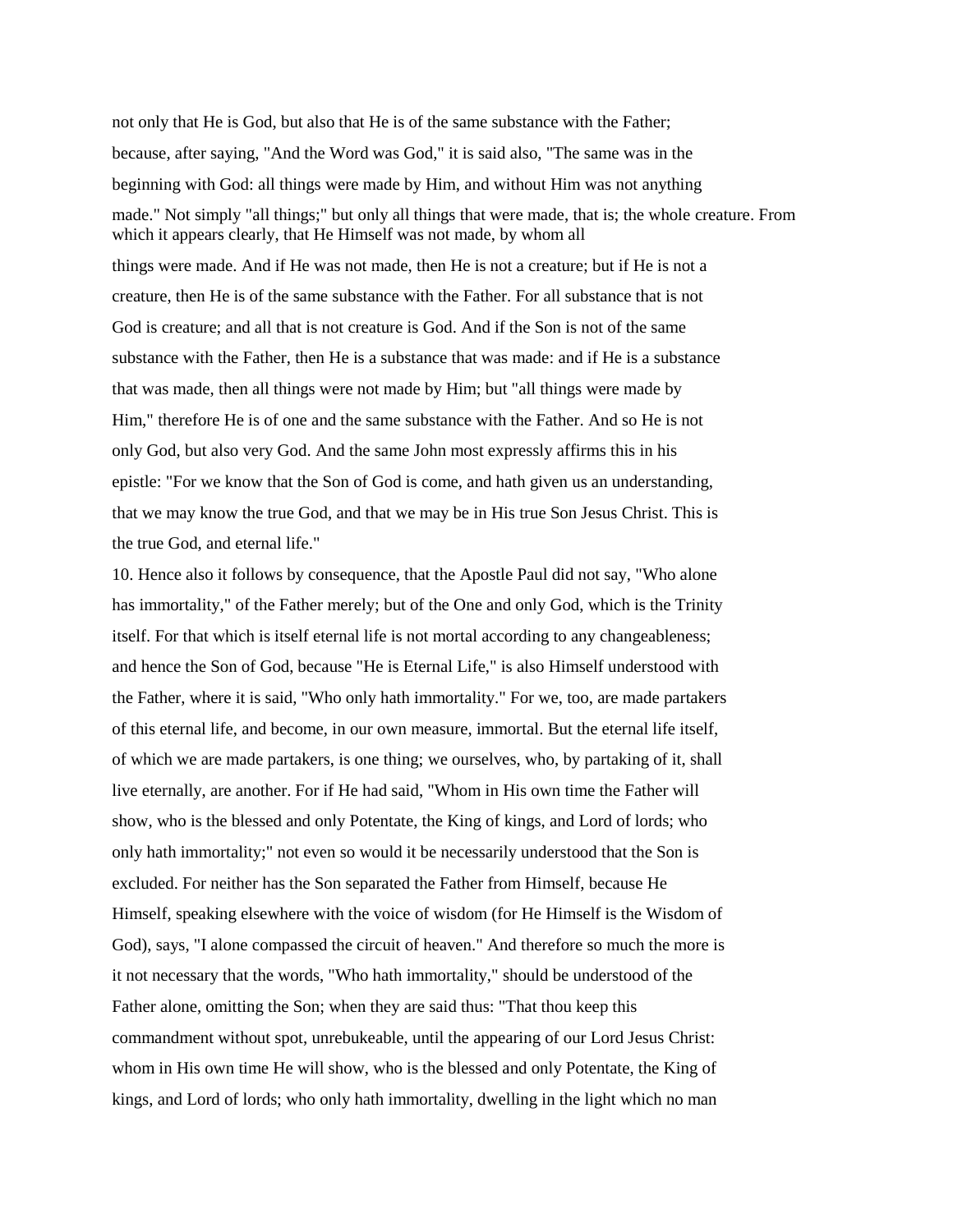can approach unto; whom no man hath seen, nor can see: to whom be honor and power everlasting. Amen." In which words neither is the Father specially named, nor the Son, nor the Holy Spirit; but the blessed and only Potentate, the King of kings, and Lord of lords; that is, the One and only and true God, the Trinity itself.

11. But perhaps what follows may interfere with this meaning; because it is said, "Whom no man hath seen, nor can see:" although this may also be taken as belonging to Christ according to His divinity, which the Jews did not see, who yet saw and crucified Him in the flesh; whereas His divinity can in no wise be seen by human sight, but is seen with that sight with which they who see are no longer men, but beyond men. Rightly, therefore, is God Himself, the Trinity, understood to be the "blessed and only Potentate," who "shows the coming of our Lord Jesus Christ in His own time." For the words, "Who only hath immortality," are said in the same way as it is said, "Who only doeth wondrous things." And I should be glad to know of whom they take these words to be said. If only of the Father, how then is that true which the Son Himself says, "For what things so ever the Father doeth, these also doeth the Son likewise?" Is there any, among wonderful works, more wonderful than to raise up and quicken the dead? Yet the same Son saith,

"As the Father raiseth up the dead, and quickeneth them, even so the Son quickeneth whom He will." How, then, does the Father alone "do wondrous things," when these words allow us to understand neither the Father only, nor the Son only, but assuredly the one only true God, that is, the Father, and the Son, and the Holy Spirit? 12. Also, when the same apostle says, "But to us there is but one God, the Father, of whom are all things, and we in Him; and one Lord Jesus Christ, by whom are all things, and we by Him," who can doubt that he speaks of all things which are created; as does John, when he says, "All things were made by Him"? I ask, therefore, of whom he speaks in another place: "For of Him, and through Him, and in Him, are all things: to whom be glory forever. Amen." For if of the Father, and the Son, and the Holy Spirit, so as to assign each clause severally to each person: of Him, that is to say, of the Father; through Him, that is to say, through the Son; in Him, that is to say, in the Holy Spirit,--it is manifest that the Father, and the Son, and the Holy Spirit is one God, inasmuch as the words continue in the singular number, "To whom be glory forever." For at the beginning of the passage he does not say, "O the depth of the riches both of the wisdom and knowledge" of the Father, or of the Son, or of the Holy Spirit, but "of the wisdom and knowledge of God!" "How unsearchable are His judgments, and His ways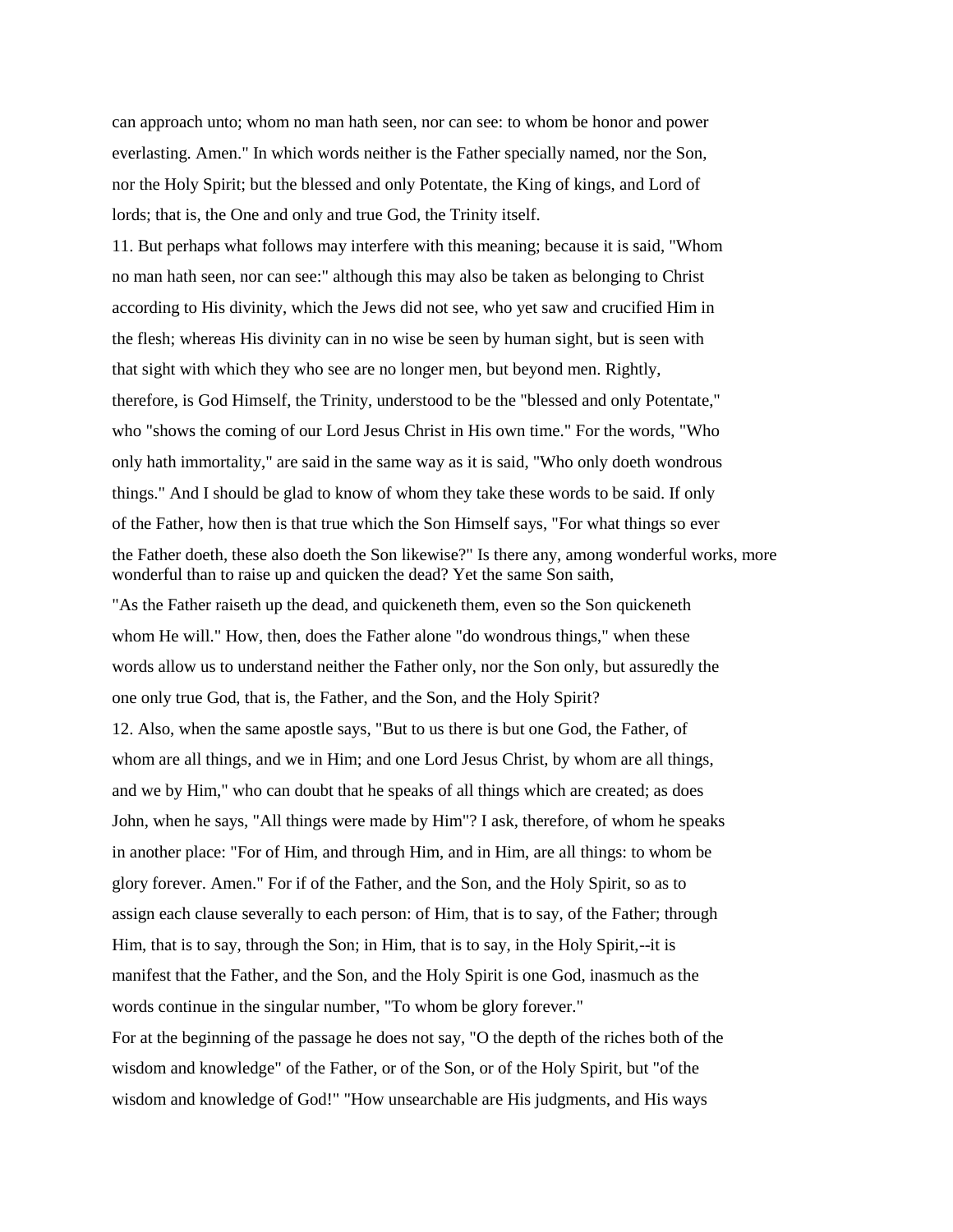past finding out! For who hath known the mind of the Lord? or who hath been His counsellor? Or who hath first given to Him and it shall be recompensed unto him again? For of Him, and through Him, and in Him, are all things: to whom be glory forever. Amen." But if they will have this to be understood only of the Father, then in what way are all things by the Father, as is said here; and all things by the Son, as where it is said to the Corinthians, "And one Lord Jesus Christ, by whom are all things," and as in the Gospel of John, "All things were made by Him?" For if some things were made by the Father, and some by the Son, then all things were not made by the Father, nor all things by the Son; but if all things were made by the Father, and all things by the Son, then the same things were made by the Father and by the Son. The Son, therefore, is equal with the Father, and the working of the Father and the Son is indivisible. Because if the Father made even the Son, whom certainly the Son Himself did not make, then all things were not made by the Son; but all things were made by the Son. Therefore He Himself was not made, that with the Father He might make all things that were made. And the apostle has not refrained from using the very word itself, but has said most expressly, "Who, being in the form of God, thought it not robbery to be equal with God;" using here the name of God specially of the Father; as elsewhere, "But the head of Christ is God." 13. Similar evidence has been collected also concerning the Holy Spirit, of which those who have discussed the subject before ourselves have most fully availed themselves, that He too is God, and not a creature. But if not a creature, then not only God (for men likewise are called gods ), but also very God; and therefore absolutely equal with the Father and the Son, and in the unity of the Trinity consubstantial and co-eternal. But that the Holy Spirit is not a creature is made quite plain by that passage above all others, where we are commanded not to serve the creature, but the Creator; not in the sense in which we are commanded to "serve" one another by love, which is in Greek douleuein, but in that in which God alone is served, which is in Greek latreuein. From whence they are called idolaters who tender that service to images which is due to God. For it is this service concerning which it is said, "Thou shalt worship the Lord thy God, and Him only shalt thou serve." For this is found also more distinctly in the Greek Scriptures, which have latreuseis. Now if we are forbidden to serve the creature with such a service, seeing that it is written, "Thou shalt worship the Lord thy God, and Him only shalt thou serve" (and hence, too, the apostle repudiates those who worship and serve the creature more than the Creator), then assuredly the Holy Spirit is not a creature, to whom such a service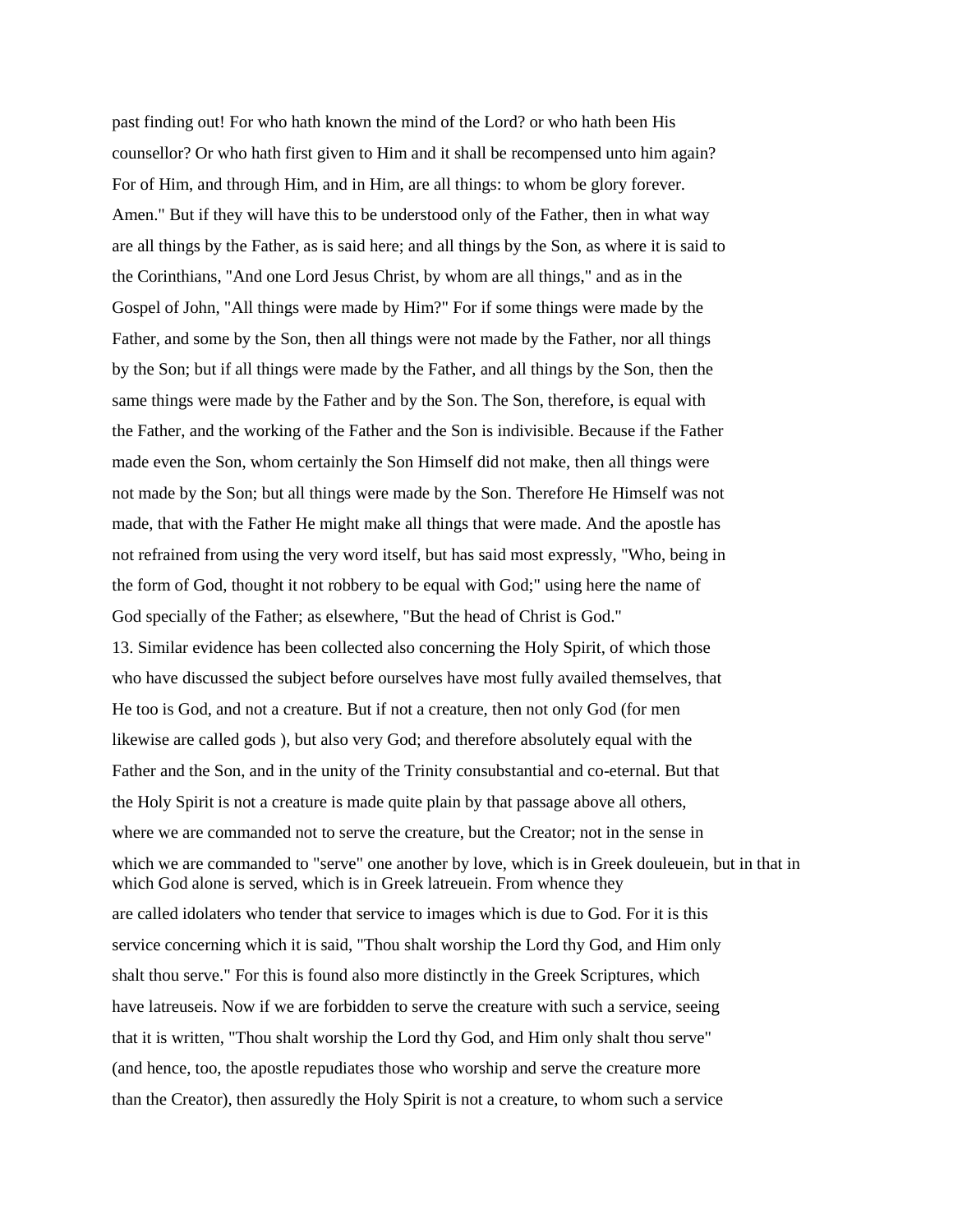is paid by all the saints; as says the apostle, "For we are the circumcision, which serve the Spirit of God," which is in the Greek latreuontes. For even most Latin copies also have it thus, "We who serve the Spirit of God;" but all Greek ones, or almost all, have it so. Although in some Latin copies we find, not "We worship the Spirit of God," but, "We worship God in the Spirit." But let those who err in this case, and refuse to give up to the more weighty authority, tell us whether they find this text also varied in the MSS. "Know ye not that your body is the temple of the Holy Ghost, which is in you, which ye have of God?" Yet what can be more senseless or more profane, than that any one should dare to say that the members of Christ are the temple of one who, in their opinion, is a creature inferior to Christ? For the apostle says in another place, "Your bodies are members of Christ." But if the members of Christ are also the temple of the Holy Spirit, then the Holy Spirit is not a creature; because we must needs owe to Him, of whom our body is the temple, that service wherewith God only is to be served, which in Greek is called latreia. And accordingly the apostle says, "Therefore glorify God in your body." CHAPTER 7 IN WHAT MANNER THE SON IS LESS THAN THE FATHER, AND THAN HIMSELF. 14 In these and like testimonies of the divine Scriptures, by free use of which, as I have said, our predecessors exploded such sophistries or errors of the heretics, the unity and equality of the Trinity are intimated to our faith. But because, on account of the incarnation of the Word of God for the working out of our salvation, that the man Christ Jesus might be the Mediator between God and men, many things are so said in the sacred books as to signify, or even most expressly declare, the Father to be greater than the Son; men have erred through a want of careful examination or consideration of the whole tenor of the Scriptures, and have endeavored to transfer those things which are said of Jesus Christ according to the flesh, to that substance of His which was eternal before the incarnation, and is eternal. They say, for instance, that the Son is less than the Father, because it is written that the Lord Himself said, "My Father is greater than I." But the truth shows that after the same sense the Son is less also than Himself; for how was He not made less also than Himself, who "emptied Himself, and took upon Him the form of a servant?" For He did not so take the form of a servant as that He should lose the form of God, in which He was equal to the Father. If, then, the form of a servant was so taken that the form of God was not lost, since both in the form of a servant and in the form of God He Himself is the same only-begotten Son of God the Father, in the form of God equal to the Father, in the form of a servant the Mediator between God and men, the man Christ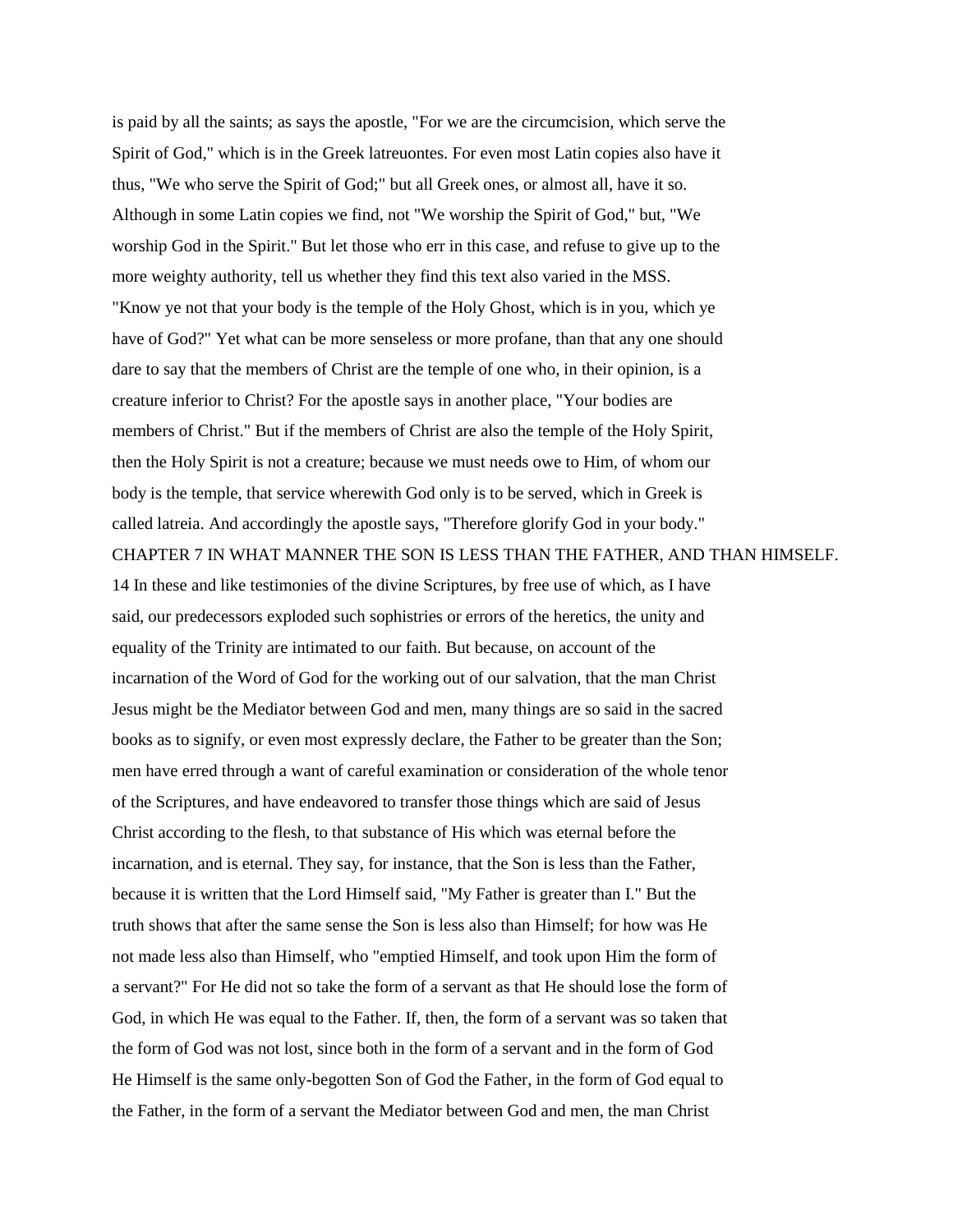Jesus; is there any one who cannot perceive that He Himself in the form of God is also greater than Himself, but yet likewise in the form of a servant less than Himself? And not, therefore, without cause the Scripture says both the one and the other, both that the Son is equal to the Father, and that the Father is greater than the Son. For there is no confusion when the former is understood as on account of the form of God, and the latter as on account of the form of a servant. And, in truth, this rule for clearing the question through all the sacred Scriptures is set forth in one chapter of an epistle of the Apostle Paul, where this distinction is commended to us plainly enough.

For he says, "Who, being in the form of God, thought it not robbery to be equal with God; but emptied Himself, and took upon Him the form of a servant, and was made in the likeness of men: and was found in fashions as a man."

The Son of God, then, is equal to God the Father in nature, but less in "fashion." For in the form of a servant which He took He is less than the Father; but in the form of God, in which also He was before He took the form of a servant, He is equal to the Father. In the form of God He is the Word, "by whom all things are made;" but in the form of a servant He was "made of a woman, made under the law, to redeem them that were under the law." In like manner, in the form of God He made man; in the form of a servant He was made man. For if the Father alone had made man without the Son, it would not have been written, "Let us make man in our image, after our likeness." Therefore, because the form of God took the form of a servant, both is God and both is man; but both God, on account of God who takes; and both man, on account of man who is taken. For neither by that taking is the one of them turned and changed into the other: the Divinity is not changed into the creature, so as to cease to be Divinity; nor the creature into Divinity, so as to cease to be creature.

CHAPTER 8 THE TEXTS OF SCRIPTURE EXPLAINED RESPECTING THE SUBJECTION OF THE SON TO THE FATHER, WHICH HAVE BEEN MISUNDERSTOOD. CHRIST WILL NOT SO GIVE UP THE KINGDOM TO THE FATHER, AS TO TAKE IT AWAY FROM HIMSELF. THE BEHOLDING HIM IS THE PROMISED END OF ALL ACTIONS. THE HOLY SPIRIT IS SUFFICIENT TO OUR BLESSEDNESS EQUALLY WITH THE FATHER.

15. As for that which the apostle says, "And when all things shall be subdued unto Him, then shall the Son also Himself be subject unto Him that put all things under Him:" either the text has been so turned, lest any one should think that the "fashion" of Christ, which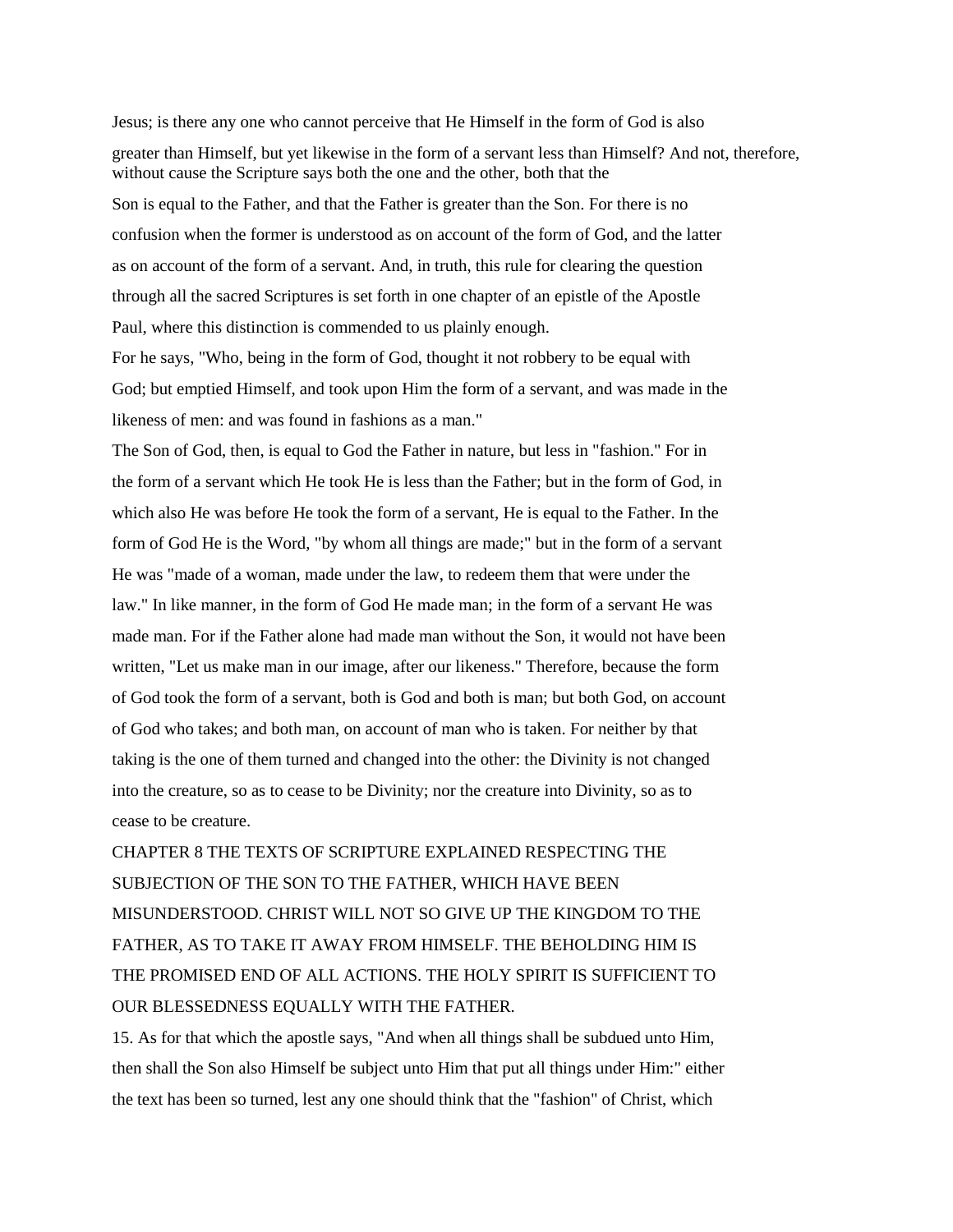He took according to the human creature, was to be transformed hereafter into the Divinity, or (to express it more precisely) the Godhead itself, who is not a creature, but is the unity of the Trinity,--a nature incorporeal, and unchangeable, and consubstantial, and co-eternal with itself; or if any one contends, as some have thought, that the text, "Then shall the Son also Himself be subject unto Him that put all things under Him," is so turned in order that one may believe that very "subjection" to be a change and conversion hereafter of the creature into the substance or essence itself of the Creator, that is, that that which had been the substance of a creature shall become the substance of the Creator;--such an one at any rate admits this, of which in truth there is no possible doubt, that this had not yet taken place, when the Lord said, "My Father is greater than I." For He said this not only before He ascended into heaven, but also before He had suffered, and had risen from the dead. But they who think that the human nature in Him is to be changed and converted into the substance of the Godhead, and that it was so said, "Then shall the Son also Himself be subject unto Him that put all things under Him,"--as if to say, Then also the Son of man Himself, and the human nature taken by the Word of God, shall be changed into the nature of Him who put all things under Him,--must also think that this will then take place, when, after the day of judgment, "He shall have delivered up the kingdom to God, even the Father." And hence even still, according to this opinion, the Father is greater than that form of a servant which was taken of the Virgin. But if some affirm even further, that the man Christ Jesus has already been changed into the substance of God, at least they cannot deny that the human nature still remained, when He said before His passion, "For my Father is greater than I;" whence there is no question that it was said in this sense, that the Father is greater than the form of a servant, to whom in the form of God the Son is equal. Nor let any one, hearing what the apostle says, "But when He saith all things are put under Him, it is manifest that He is excepted which did put all things under Him," think the words, that He hath put all things under the Son, to be so understood of the Father, as that He should not think that the Son Himself put all things under Himself. For this the apostle plainly declares, when he says to the Philippians, "For our conversation is in heaven; from whence also we look for the Saviour, the Lord Jesus Christ: who shall change our vile body, that it may be fashioned like unto His glorious body, according to the working whereby He is able even to subdue all things unto Himself." For the working of the Father and of the Son is indivisible. Otherwise, neither hath the Father Himself put all things under Himself, but the Son hath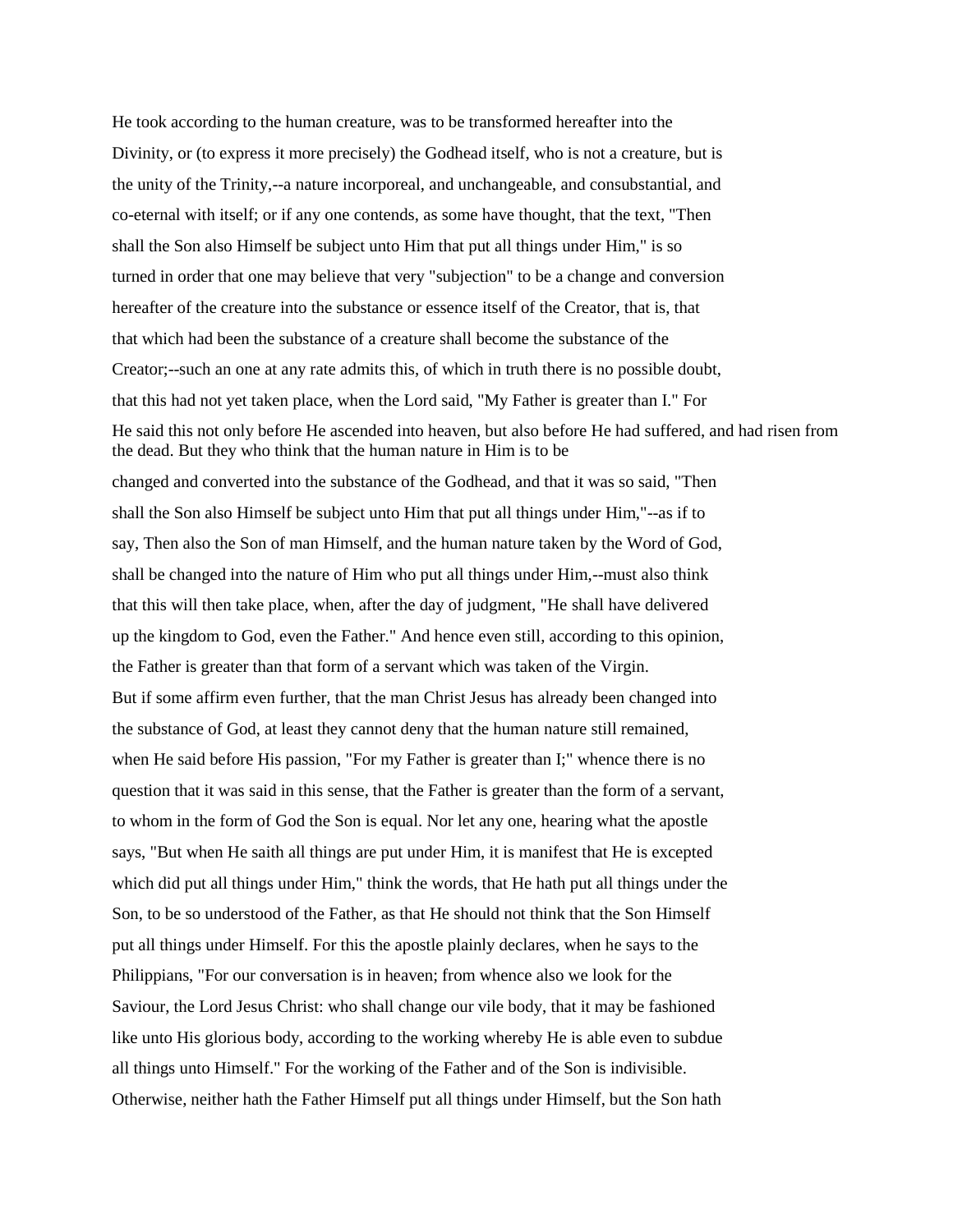put all things under Him, who delivers the kingdom to Him, and puts down all rule and all authority and power. For these words are spoken of the Son: "When He shall have delivered up," says the apostle, "the kingdom to God, even the Father; when He shall have put down all rule, and all authority, and all power." For the same that puts down, also makes subject.

16 Neither may we think that Christ shall so give up the kingdom to God, even the Father, as that He shall take it away from Himself. For some vain talkers have thought even this. For when it is said, "He shall have delivered up the kingdom to God, even the Father," He Himself is not excluded; cause He is one God together with the Father. But that word "until" deceives those who are careless readers of the divine Scriptures, but eager for controversies. For the text continues, "For He must reign, until He hath put all enemies under His feet;" as though, when He had so put them, He would no more reign. Neither do they perceive that this is said in the same way as that other text, "His heart is established: He shall not be afraid, until He see His desire upon His enemies." For He will not then be afraid when He has seen it. What then means, "When He shall have delivered up the kingdom to God, even the Father," as though God and the Father has not the kingdom now? But because He is hereafter to bring all the just, over whom now, living by faith, the Mediator between God and men, the man Christ Jesus, reigns, to that sight which the same apostle calls "face to face;" therefore the words, "When He shall have delivered up the kingdom to God, even the Father," are as much as to say, When He shall have brought believers to the contemplation of God, even the Father. For He says, "All things are delivered unto me of my Father: and no man knoweth the Son, but the Father; neither knoweth any man the Father, save the Son, and he to whomsoever the Son will reveal Him." The Father will then be revealed by the Son, "when He shall have put down all rule, and all authority, and all power;" that is, in such wise that there shall be no more need of any economy of similitudes, by means of angelic rulers, and authorities, and powers. Of whom that is not unfitly understood, which is said in the Song of Songs to the bride, "We will make thee borders of gold, with studs of silver, while the King sitteth at His table;" that is, as long as Christ is in His secret place: since "your life is hid with Christ in God; when Christ, who is our life, shall appear, then shall ye also appear with Him in glory." Before which time, "we see now through a glass, in an enigma," that is, in similitudes, "but then face to face."

17. For this contemplation is held forth to us as the end of all actions, and the everlasting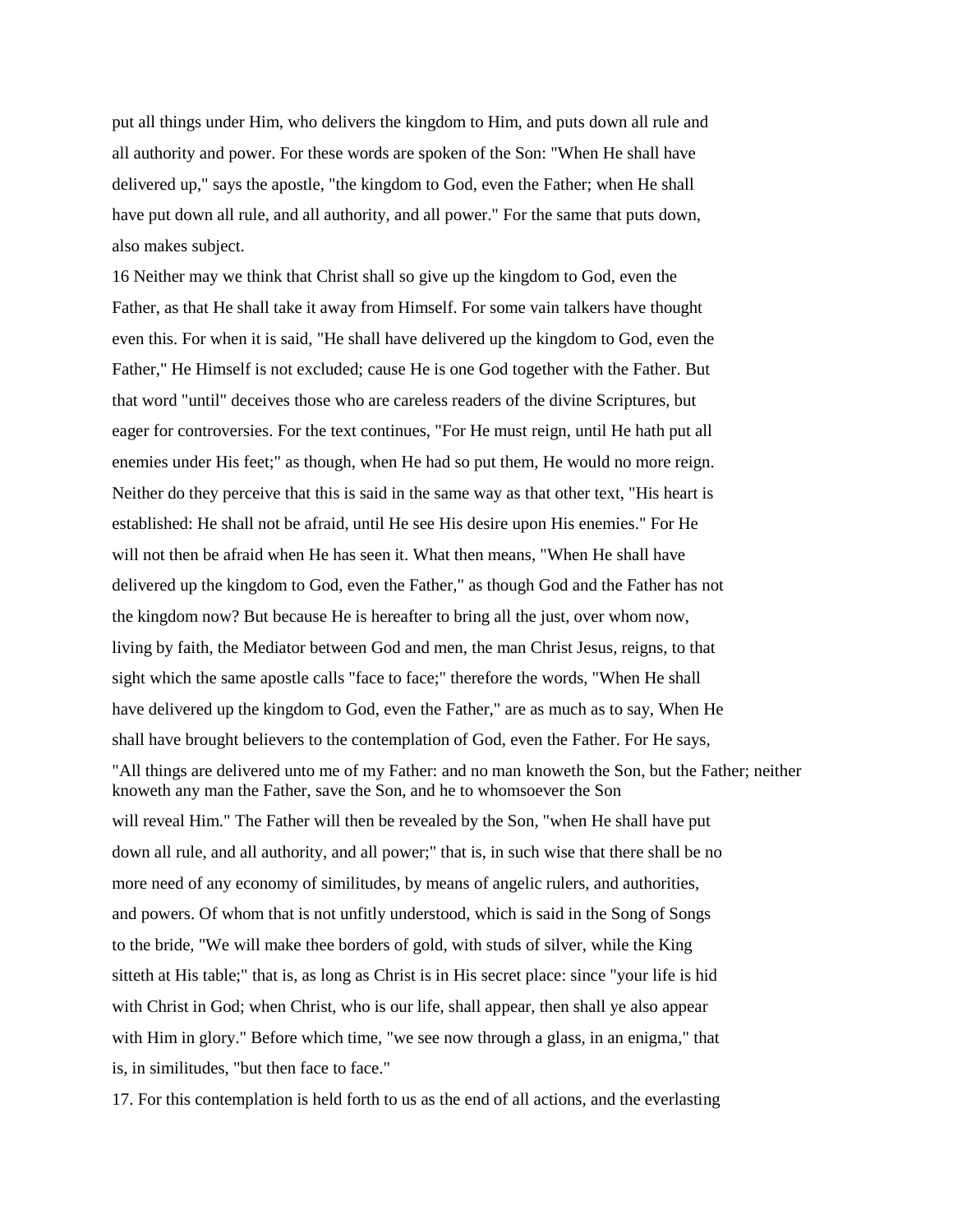fullness of joy. For "we are the sons of God; and it doth not yet appear what we shall be: but we know that, when He shall appear, we shall be like Him; for we shall see Him as He is." For that which He said to His servant Moses, "I am that I am; thus shalt thou say to the children of Israel, I Am hath sent me to you;" this it is which we shall contemplate when we shall live in eternity. For so it is said, "And this is life eternal, that they might know Thee, the only true God, and Jesus Christ, whom Thou hast sent." This shall be when the Lord shall have come, and "shall have brought to light the hidden things of darkness;" when the darkness of this present mortality and corruption shall have passed away. Then will be our morning, which is spoken of in the Psalm, "In the morning will I direct my prayer unto Thee, and will contemplate Thee." Of this contemplation I understand it to be said, "When He shall have delivered up the kingdom to God, even the Father;" that is, when He shall have brought the just, over whom now, living by faith, the Mediator between God and man, the man Christ Jesus, reigns, to the contemplation of God, even the Father. If herein I am foolish, let him who knows better correct me; to me at least the case seems as I have said. For we shall not seek anything else, when we shall have come to the contemplation of Him. But that contemplation is not yet, so long as our joy is in hope. For "hope that is seen is not hope: for what a man seeth, why doth he yet hope for? But if we hope for that we see not, then do we with patience wait for it," viz. "as long as the King sitteth at His table." Then will take place that which is written, "In Thy presence is fullness of joy." Nothing more than that joy will be required; because there will be nothing more than can be required. For the Father will be manifested to us, and that will suffice for us. And this much Philip had well understood, so that he said to the Lord, "Show us the Father, and it sufficeth us." But he had not yet understood that he himself was able to say this very same thing in this way also: Lord, show Thyself to us, and it sufficeth us. For, that he might understand this, the Lord replied to him, "Have I been so long time with you, and yet hast thou not known me, Philip? he that hath seen me hath seen the Father." But because He intended him, before he could see this, to live by faith, He went on to say, "Believest thou not that I am in the Father, and the Father in me?" For "while we are at home in the body, we are absent from the Lord: for we walk by faith, not by sight." For contemplation is the recompense of faith, for which recompense our hearts are purified by faith; as it is written, "Purifying their hearts by faith." And that our hearts are to be purified for this contemplation, is proved above all by this text, "Blessed are the pure in heart, for they shall see God." And that this is life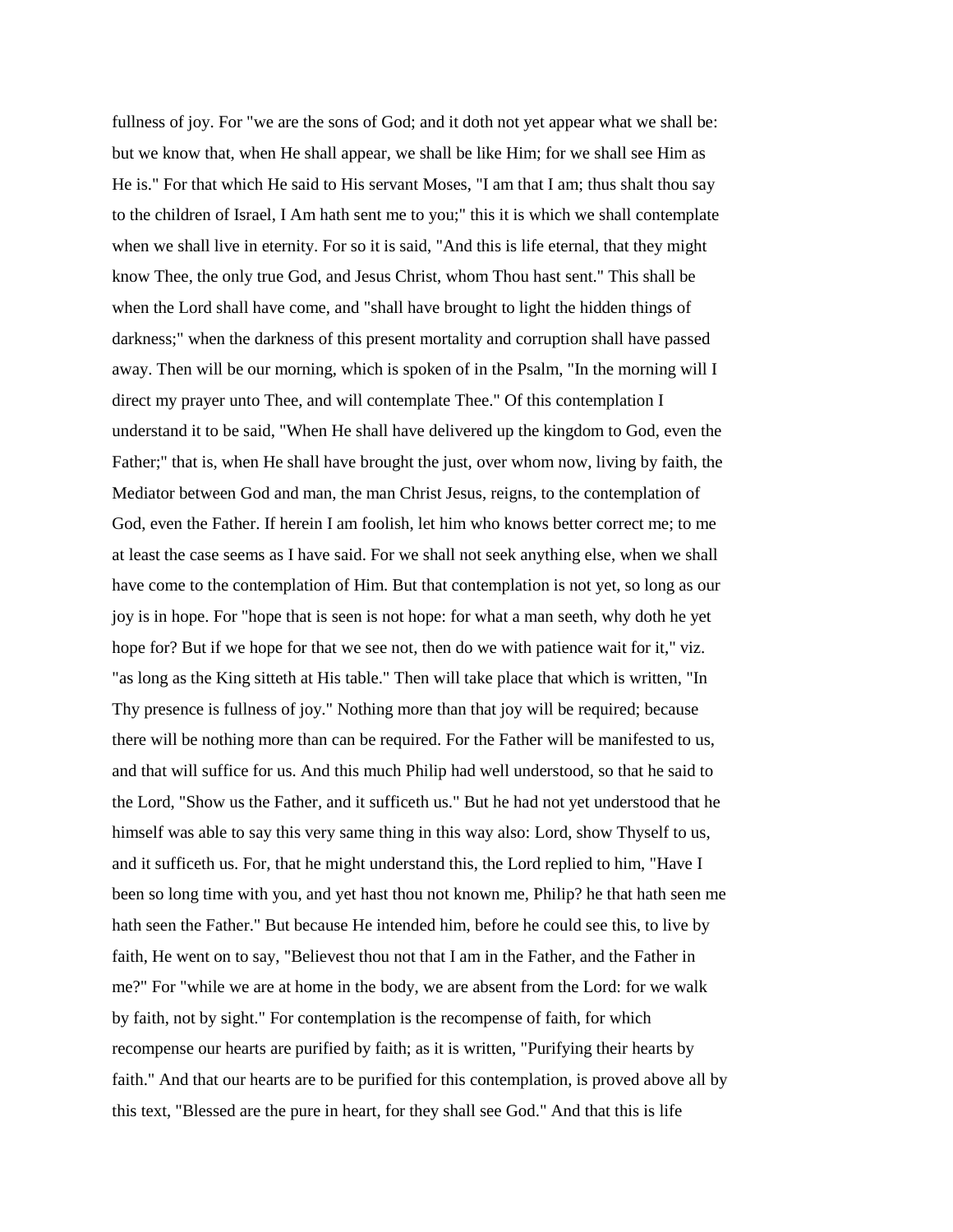eternal, God says in the Psalm, "With long life will I satisfy him, and show him my salvation," Whether, therefore, we hear, Show us the Son; or whether we hear, Show us

the Father; it is even all one, since neither can be manifested without the other. For they are one, as He also Himself says, "My Father and I are one." Finally, on account of this very indivisibility, it suffices that sometimes the Father alone, or the Son alone, should be named, as hereafter to fill us with the joy of His countenance.

18. Neither is the Spirit of either thence excluded, that is, the Spirit of the Father and of the Son; which Holy Spirit is specially called "the Spirit of truth, whom the world cannot receive." For to have the fruition of God the Trinity, after whose image we are made, is indeed the fullness of our joy, than which there is no greater. On this account the Holy Spirit is sometimes spoken of as if He alone sufficed to our blessedness: and He does alone so suffice, because He cannot be divided from the Father and the Son; as the Father alone is sufficient, because He cannot be divided from the Son and the Holy Spirit; and the Son alone is sufficient because He cannot be divided from the Father and the Holy Spirit. For what does He mean by saying, "If ye love me, keep my commandments; and I will pray the Father, and He shall give you another Comforter, that He may abide with you for ever; even the Spirit of truth, whom the world cannot receive," that is, the lovers of the world? For "the natural man receiveth not the things of the Spirit of God." But it may perhaps seem, further, as if the words, "And I will pray the Father, and He shall give you another Comforter," were so said as if the Son alone were not sufficient. And that place so speaks of the Spirit, as if He alone were altogether sufficient: "When He, the Spirit of truth, is come, He will guide you into all truth." Pray, therefore, is the Son here excluded, as if He did not teach all truth, or as if the Holy Spirit were to fill up that which the Son could not fully teach? Let them say then, if it pleases them, that the Holy Spirit is greater than the Son, whom they are wont to call less. Or is it, forsooth, because it is not said, He alone,--or, No one else except Himself--will guide you into all truth, that they allow that the Son also may be believed to teach together with Him? In that case the apostle has excluded the Son from knowing those things which are of God, where he says, "Even so the things of God knoweth no one, but the Spirit of God:" so that these perverse men might, upon this ground, go on to say that none but the Holy Spirit teaches even the Son the things of God, as the greater teaches the less; to whom the Son Himself ascribes so much as to say, "But because I have said these things unto you, sorrow hath filled your heart. Nevertheless I tell you the truth; it is expedient for you that I go away: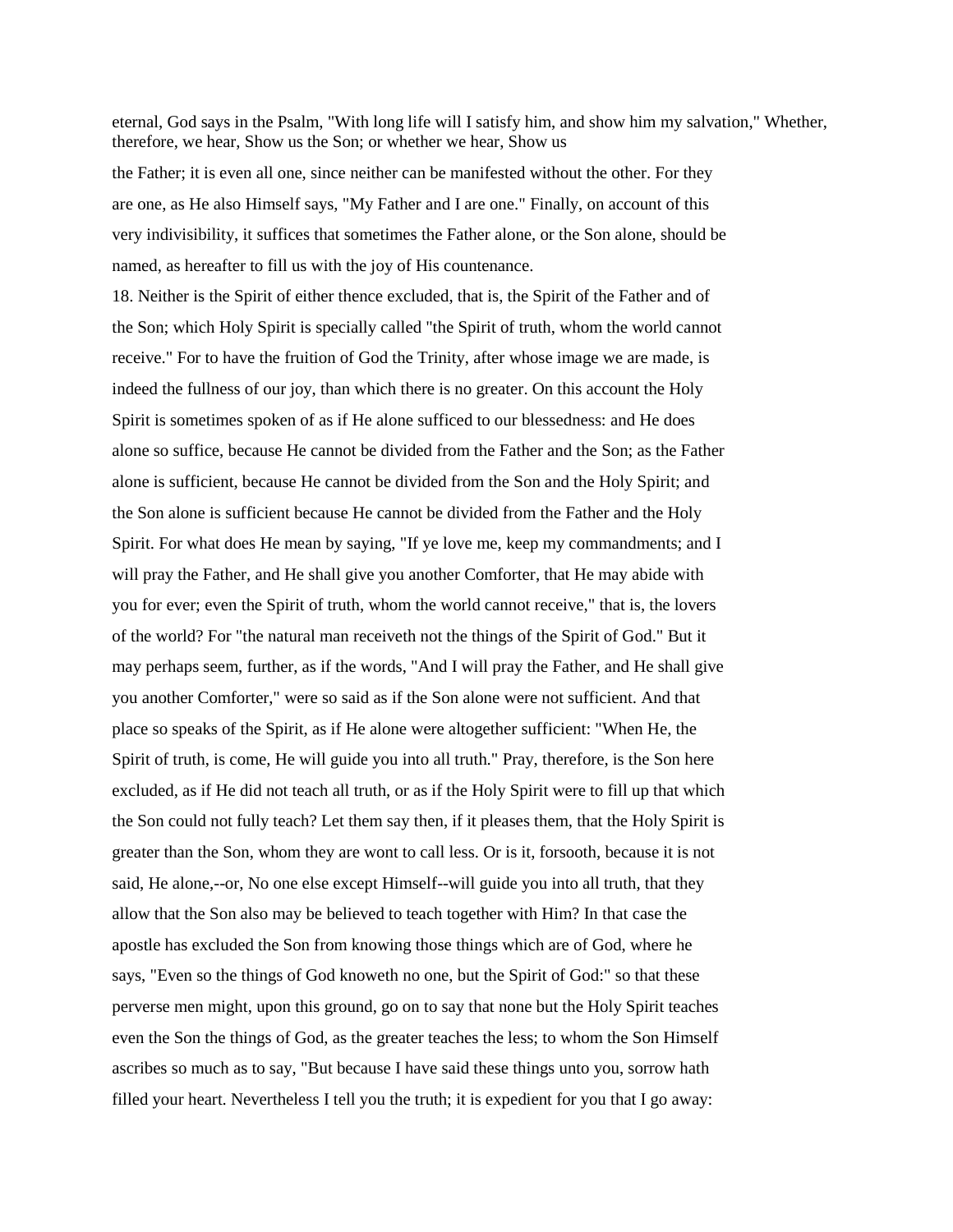for if I go not away, the Comforter will not come unto you."

#### CHAPTER 9 ALL ARE SOMETIMES UNDERSTOOD IN ONE PERSON.

But this is said, not on account of any inequality of the Word of God and of the Holy Spirit, but as though the presence of the Son of man with them would be a hindrance to the coming of Him, who was not less, because He did not "empty Himself, taking upon Him the form of a servant," as the Son did. It was necessary, then, that the form of a servant should be taken away from their eyes, because, through gazing upon it, they thought that alone which they saw to be Christ. Hence also is that which is said, "If ye loved me, ye would rejoice because I said, "I go unto the Father; for my Father is greater than I:" that is, on that account it is necessary for me to go to the Father, because, whilst you see me thus, you hold me to be less than the Father through that which you see; and so, being taken up with the creature and the "fashion" which I have taken upon me, you do not perceive the equality which I have with the Father. Hence, too, is this: "Touch me not; for I am not yet ascended to my Father." For touch, as it were, puts a limit to their conception, and He therefore would not have the thought of the heart, directed towards Himself, to be so limited as that He should be held to be only that which He seemed to be. But the "ascension to the Father" meant, so to appear as He is equal to the Father, that the limit of the sight which sufficeth us might be attained there. Sometimes also it is said of the Son alone, that He himself sufficeth, and the whole reward of our love and longing is held forth as in the sight of Him. For so it is said, "He that hath my commandments, and keepeth them, he it is that loveth me; and he that loveth me shall be loved of my Father; and I will love him, and will manifest myself to him." Pray, because He has not here said, And I will show the Father also to him, has He therefore excluded the Father? On the contrary, because it is true, "I and my Father are one," when the Father is manifested, the Son also, who is in Him, is manifested; and when the Son is manifested, the Father also, who is in Him, is manifested. As, therefore, when it is said, "And I will manifest myself to him," it is understood that He manifests also the Father; so likewise in that which is said, "When He shall have delivered up the kingdom to God, even the Father," it is understood that He does not take it away from Himself; since, when He shall bring believers to the contemplation of God, even the Father, doubtless He will bring them to the contemplation of Himself, who has said, "And I will manifest myself to him." And so, consequently, when Judas had said to Him, "Lord, how is it that Thou wilt manifest Thyself unto us, and not unto the world?" Jesus answered and said to him, "If a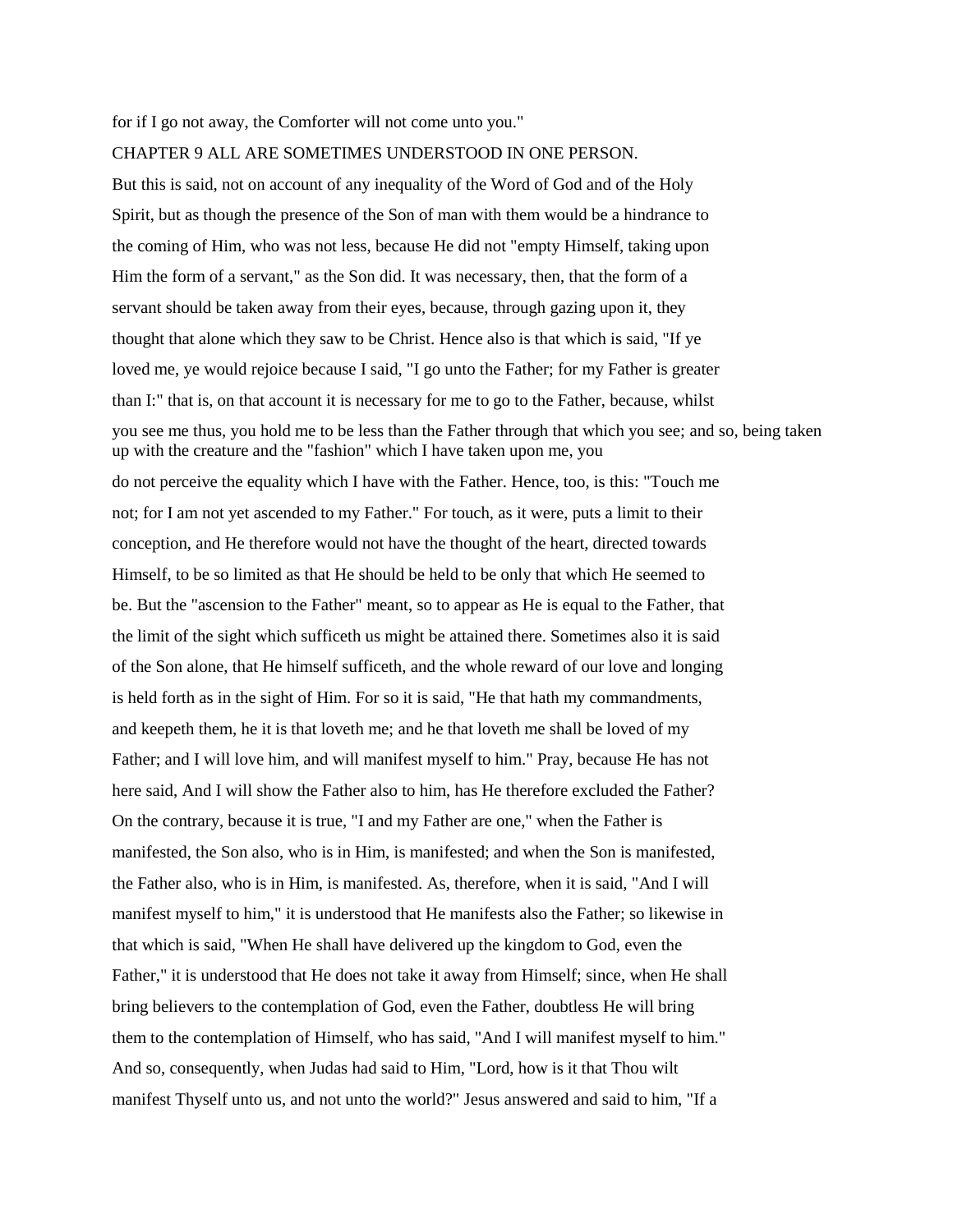man love me, he will keep my words: and my Father will love him, and we will come unto him, and make our abode with him." Behold, that He manifests not only Himself to him by whom He is loved, because He comes to him together with the Father, and abides with him.

19. Will it perhaps be thought, that when the Father and the Son make their abode with him who loves them, the Holy Spirit is excluded from that abode? What, then, is that which is said above of the Holy Spirit: "Whom the world cannot receive, because it seeth Him not:but ye know Him; for He abideth with you,and is in you"? He, therefore, is not excluded from that abode, of whom it is said, "He abideth with you, and is in you;" unless, perhaps, any one be so senseless as to think, that when the Father and the Son have come that they may make their abode with him who loves them, the Holy Spirit will depart thence, and (as it were) give place to those who are greater. But the Scripture itself meets this carnal idea; for it says a little above: "I will pray the Father, and He shall give you another Comforter, that He may abide with you for ever." He will not therefore depart when the Father and the Son come, but will be in the same abode with them eternally; because neither will He come without them, nor they without Him. But in order to intimate the Trinity, some things are separately affirmed, the Persons being also each severally named; and yet are not to be understood as though the other Persons were excluded, on account of the unity of the same Trinity and the One substance and Godhead of the Father and of the Son and of the Holy Spirit.

## CHAPTER 10 IN WHAT MANNER CHRIST SHALL DELIVER UP THE KINGDOM TO GOD, EVEN THE FATHER. THE KINGDOM HAVING BEENDELIVERED TO GOD, EVEN THE FATHER, CHRIST WILL NOT THEN MAKE INTERCESSION FOR US.

20. Our Lord Jesus Christ, therefore, will so deliver up the kingdom to God, even the Father, Himself not being thence excluded, nor the Holy Spirit, when He shall bring believers to the contemplation of God, wherein is the end of all good actions, and everlasting rest, and joy which never will be taken from us. For He signifies this in that which He says: "I will see you again, and your heart shall rejoice; and your joy no man taketh from you." Mary, sitting at the feet of the Lord, and earnestly listening to His word, foreshowed a similitude of this joy; resting as she did from all business, and intent upon the truth, according to that manner of which this life is capable, by which, however, to prefigure that which shall be for eternity. For while Martha, her sister, was cumbered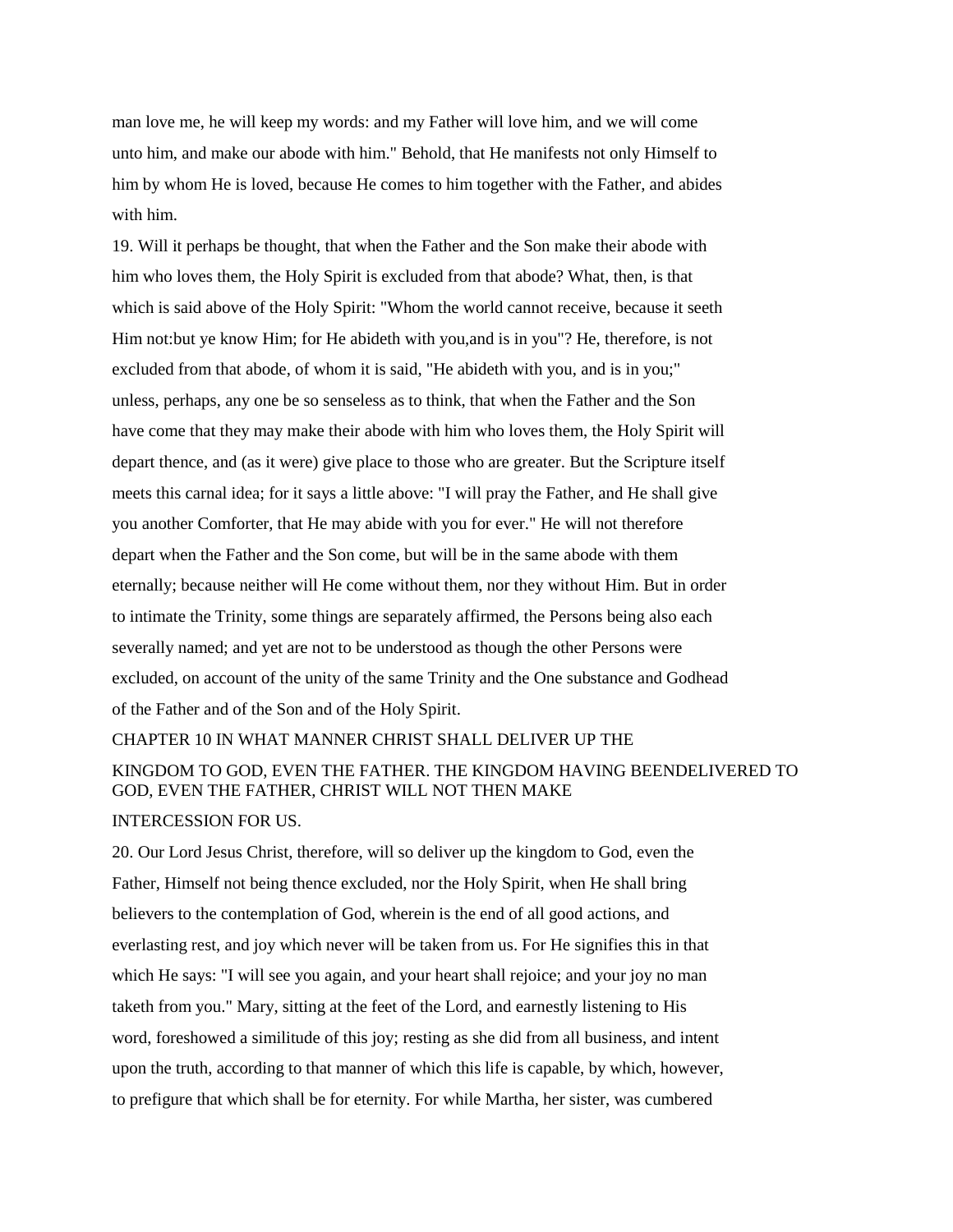about necessary business, which, although good and useful, yet, when rest shall have succeeded, is to pass away, she herself was resting in the word of the Lord. And so the Lord replied to Martha, when she complained that her sister did not help her: "Mary hath chosen the best part, which shall not be taken away from her." He did not say that Martha was acting a bad part; but that "best part that shall not be taken away." For that part which is occupied in the ministering to a need shall be "taken away" when the need itself has passed away. Since the reward of a good work that will pass away is rest that will not pass away. In that contemplation, therefore, God will be all in all; because nothing else but Himself will be required, but it will be sufficient to be enlightened by and to enjoy Him alone. And so he in whom "the Spirit maketh intercession with groanings which cannot be uttered," says, "One thing have I desired of the Lord, that I will seek after; that I may dwell in the house of the Lord all the days of my life, to contemplate the beauty of the Lord." For we shall then contemplate God, the Father and the Son and the Holy Spirit, when the Mediator between God and men, the man Christ Jesus, shall have delivered up the kingdom to God, even the Father, so as no longer to make intercession for us, as our Mediator and Priest, Son of God and Son of man; but that He Himself too, in so far as He is a Priest that has taken the form of a servant for us, shall be put under Him who has put all things under Him, and under whom He has put all things: so that, in so far as He is God. He with Him will have put us under Himself; in so far as He is a Priest, He with us will be put under Him. And therefore as the [incarnate] Son is both God and man, it is rather to be said that the manhood in the Son is another substance [from the Son], than that the Son in the Father [is another substance from the Father]; just as the carnal nature of my soul is more another substance in relation to my soul itself, although in one and the same man, than the soul of another man is in relation to my soul.

21 When, therefore, He "shall have delivered up the kingdom to God, even the Father,"- that is, when He shall have brought those who believe and live by faith, for whom now as Mediator He maketh intercession, to that contemplation, for the obtaining of which we sigh and groan, and when labor and groaning shall have passed away,--then, since the kingdom will have been delivered up to God, even the Father He will no more make intercession for us. And this He signifies, when He says: "These things have I spoken unto you in similitudes; but the time cometh when I shall no more speak unto you in similitudes, but I shall declare to you plainly of the Father:" that is, they will not then be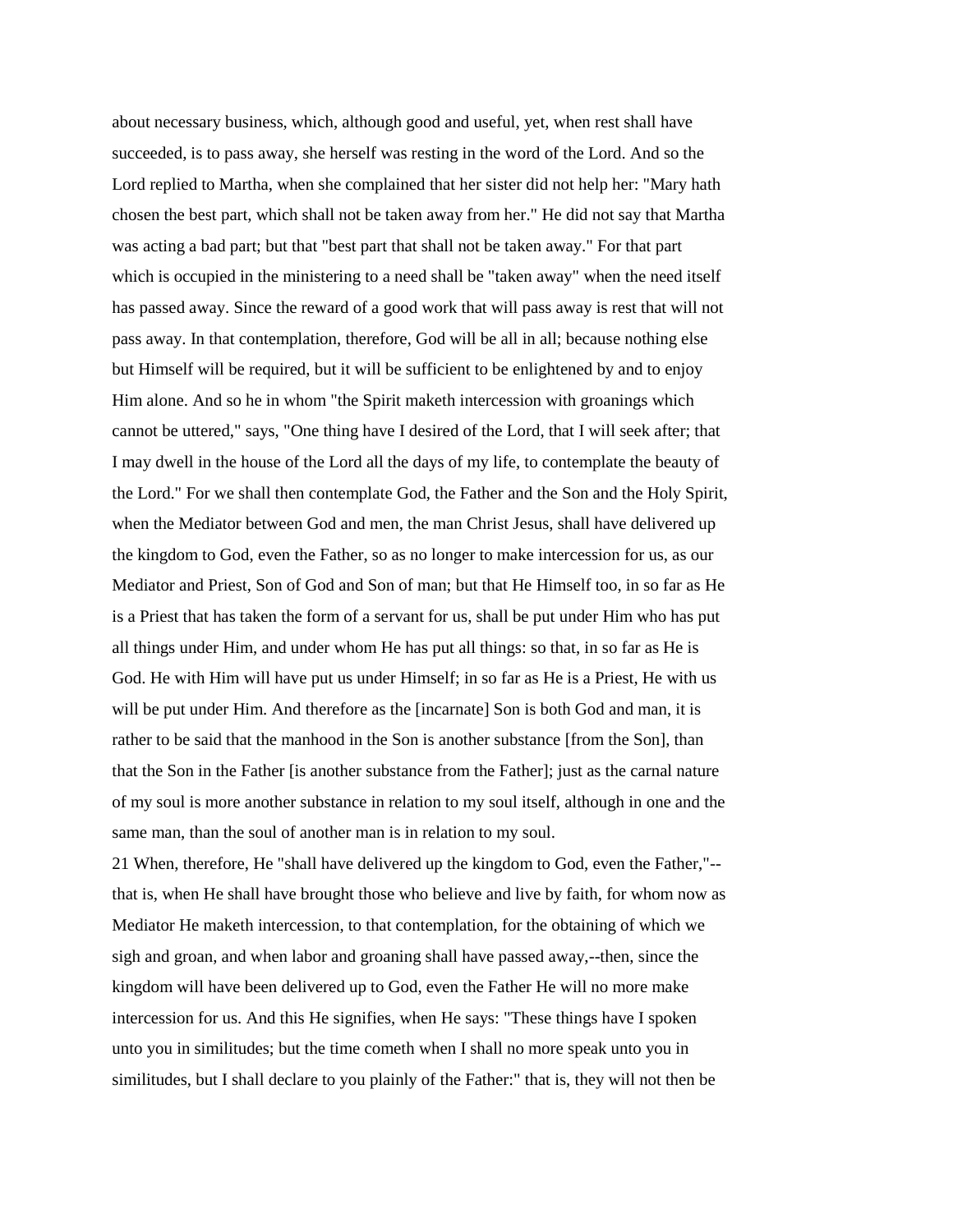"similitudes," when the sight shall be "face to face." For this it is which He says, "But Iwill declare to you plainly of the Father;" as if He said I will plainly show you the Father.

For He says, I will "declare" to you, because He is His word. For He goes on to say, "At that day ye shall ask in my name; and I say not unto you, that I will pray the Father for you: for the Father Himself loveth you, because ye have loved me, and have believed that I came out from God. I came forth from the Father, and am come into the world: again, I leave the world, and go to the Father." What is meant by "I came forth from the Father," unless this, that I have not appeared in that form in which I am equal to the Father, but otherwise, that is, as less than the Father, in the creature which I have taken upon me? And what is meant by "I am come into the world," unless this, that I have manifested to the eyes even of sinners who love this world, the form of a servant which I took, making myself of no reputation? And what is meant by "Again, I leave the world," unless this, that I take away from the sight of the lovers of this world that which they have seen? And what is meant by "I go to the Father," unless this, that I teach those who are my faithful ones to understand me in that being in which I am equal to the Father? Those who believe this will be thought worthy of being brought by faith to sight, that is, to that very sight, in bringing them to which He is said to "deliver up the kingdom to God, even the Father." For His faithful ones, whom He has redeemed with His blood, are called His kingdom, for whom He now intercedes; but then, making them to abide in Himself there, where He is equal to the Father, He will no longer pray the Father for them. "For," He says, "the Father Himself loveth you." For indeed He "prays," in so far as He is less than the Father; but as He is equal with the Father, He with the Father grants. Wherefore He certainly does not exclude Himself from that which He says, "The Father Himself loveth you;" but He means it to be understood after that manner which I have above spoken of, and sufficiently intimated,--namely, that for the most part each Person of the Trinity is so named, that the other Persons also may be understood. Accordingly, "For the Father Himself loveth you," is so said that by consequence both the Son and the Holy Spirit also may be understood: not that He does not now love us, who spared not His own Son, but delivered Him up for us all; but God loves us, such as we shall be, not such as we are, For such as they are whom He loves, such are they whom He keeps eternally; which shall then be, when He who now maketh intercession for us shall have "delivered up the kingdom to God, even the Father," so as no longer to ask the Father, because the Father Himself loveth us. But for what deserving, except of faith, by which we believe before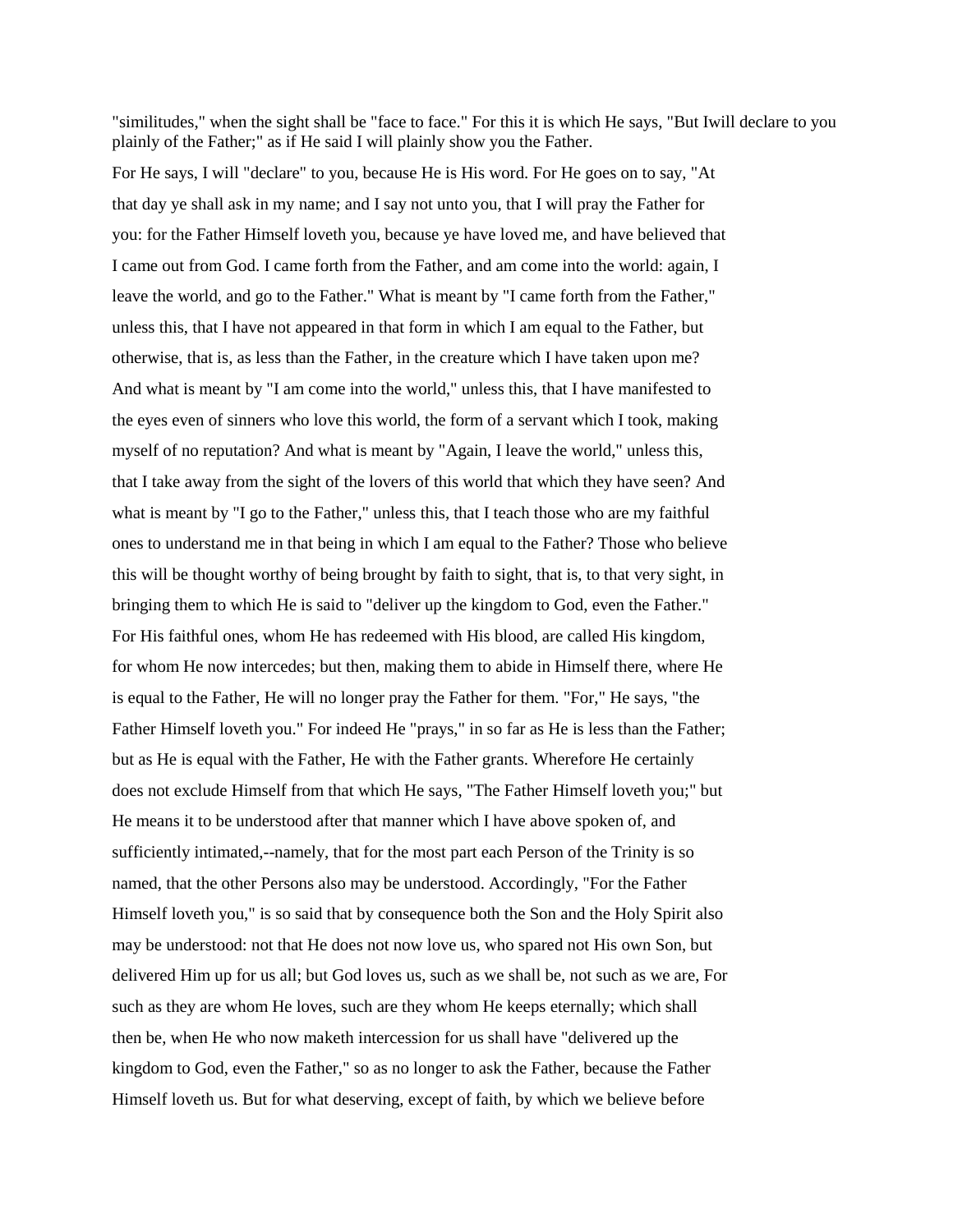we see that which is promised? For by this faith we shall arrive at sight; so that He may love us, being such, as He loves us in order that we may become; and not such, as He hates us because we are, and exhorts and enables us to wish not to be always.

# CHAPTER 11 BY WHAT RULE IN THE SCRIPTURES IT IS UNDERSTOOD

#### THAT THE SON IS NOW EQUAL AND NOW LESS.

22 Wherefore, having mastered this rule for interpreting the Scriptures concerning the Son of God, that we are to distinguish in them what relates to the form of God, in which He is equal to the Father, and what to the form of a servant which He took, in which He is less than the Father; we shall not be disquieted by apparently contrary and mutually repugnant sayings of the sacred books. For both the Son and the Holy Spirit, according to the form of God, are equal to the Father, because neither of them is a creature, as we have already shown: but according to the form of a servant He is less than the Father, becauseHe Himself has said, "My Father is greater than I;" and He is less than Himself, because it is said of Him, He emptied Himself;" and He is less than the Holy Spirit, because He Himself says, "Whosoever speaketh a word against the Son of man, it shall be forgiven him; but whosoever speaketh against the Holy Ghost, it shall not be forgiven Him." And in the Spirit too He wrought miracles, saying: "But if I with the Spirit of God cast out devils, no doubt the kingdom of God is come upon you." And in Isaiah He says,--in the lesson which He Himself read in the synagogue, and showed without a scruple of doubt to be fulfilled concerning Himself,--"The Spirit of the Lord God," He says, "is upon me: because He hath anointed me to preach good tidings unto the meek He hath sent me to proclaim liberty to the captives," etc.: for the doing of which things He therefore declares Himself to be "sent," because the Spirit of God is upon Him. According to the form of God, all things were made by Him; according to the form of a servant, He was Himself made of a woman, made under the law. According to the form of God, He and the Father are one; according to the form of a servant, He came not to do His own will, but the will of Him that sent Him. According to the form of God, "As the Father hath life in Himself, so hath He given to the Son to have life in Himself;" according to the form of a servant, His "soul is sorrowful even unto death;" and, "O my Father," He says, "if it be possible, let this cup pass from me." According to the form of God, "He is the True God, and eternal life;" according to the form of a servant, "He became obedient unto death, even the death of the cross." --23. According to the form of God, all things that the Father hath are His, and "All mine," He says, "are Thine, and Thine are mine;" according to the form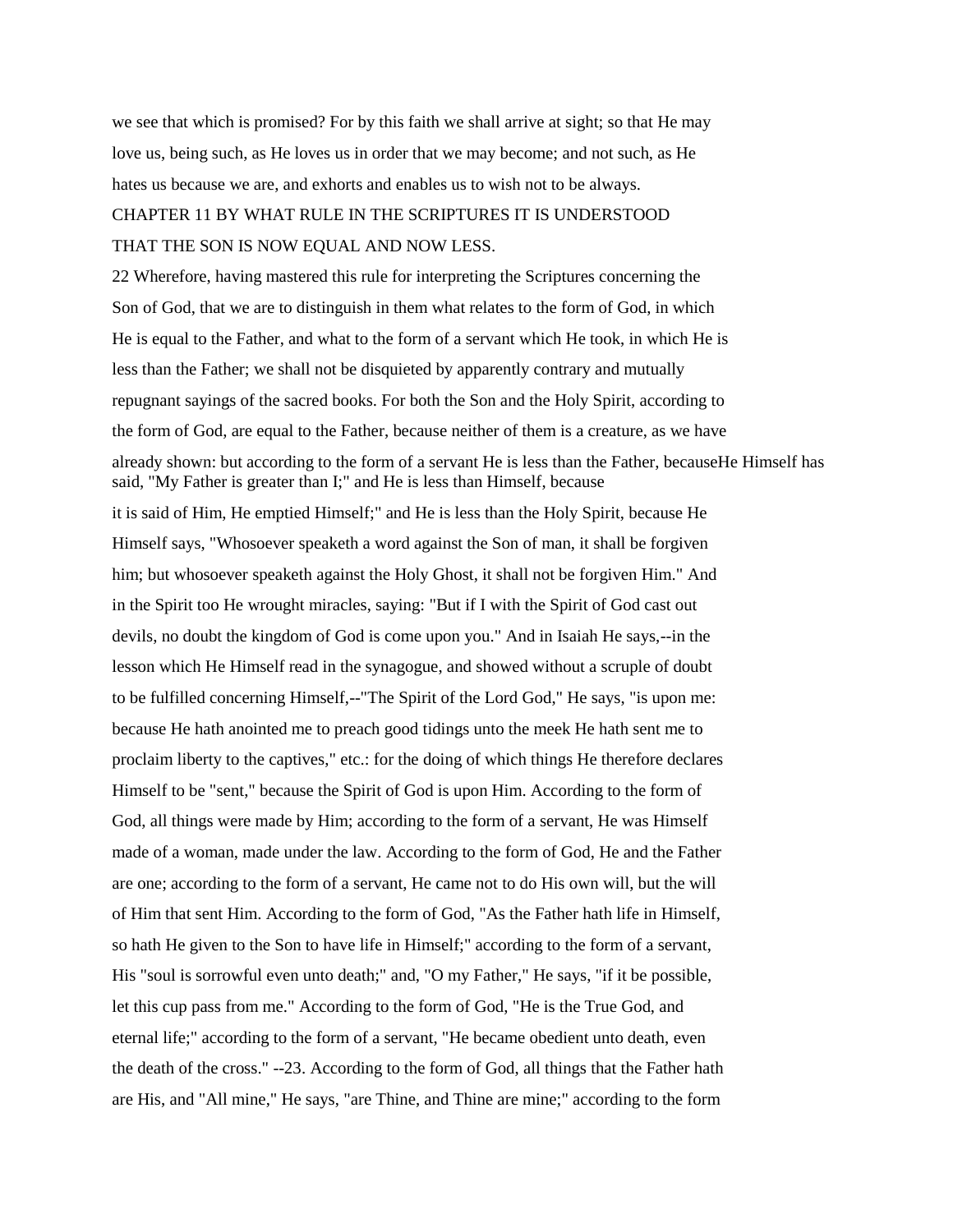of a servant, the doctrine is not His own, but His that sent Him.

Chapter 12 IN WHAT MANNER THE SON IS SAID NOT TO KNOW THE DAY AND THE HOUR WHICH THE FATHER KNOWS. SOME THINGS SAID OF CHRIST ACCORDING TO THE FORM OF GOD, OTHER THINGS ACCORDING TO THE FORM OF A SERVANT. IN WHAT WAY IT IS OF CHRIST TO GIVE THE KINGDOM, IN WHAT NOT OF CHRIST. CHRIST WILL BOTH JUDGE AND NOT JUDGE.

Again, "Of that day and that hour knoweth no man, no, not the angels which are in heaven; neither the Son, but the Father." For He is ignorant of this, as making others ignorant; that is, in that He did not so know as at that time to show His disciples: as it was said to Abraham, "Now I know that thou fearest God," that is, now I have caused thee to know it; because he himself, being tried in that temptation, became known to himself. For He was certainly going to tell this same thing to His disciples at the fitting time; speaking of which yet future as if past, He says, "Henceforth I call you not servants, but friends; for the servant knoweth not what his Lord doeth: but I have called you friends; for all things that I have heard of my Father I have made known unto you;" which He had not yet done, but spoke as though He had already done it, because He certainly would do it. For He says to the disciples themselves, "I have yet many things to say unto you; but ye cannot bear them now." Among which is to be understood also, "Of the day and hour." For the apostle also says, "I determined not to know anything among you, save Jesus Christ, and Him crucified;" because he was speaking to those who were not able to receive higher things concerning the Godhead of Christ. To whom also a little while after he says, "I could not speak unto you as unto spiritual, but as unto carnal." He was"ignorant," therefore, among them of that which they were not able to know from him. And that only he said that he knew, which it was fitting that they should know from him. In short, he knew among the perfect what he knew not among babes; for he there says: "We speak wisdom among them that are perfect." For a man is said not to know what he hides, after that kind of speech, after which a ditch is called blind which is hidden. For

the Scriptures do not use any other kind of speech than may be found in use among men, because they speak to men.

24 According to the form of God, it is said "Before all the hills He begat me," that is, before all the loftinesses of things created and, "Before the dawn I begat Thee," that is, before all times and temporal things: but according to the form of a servant, it is said,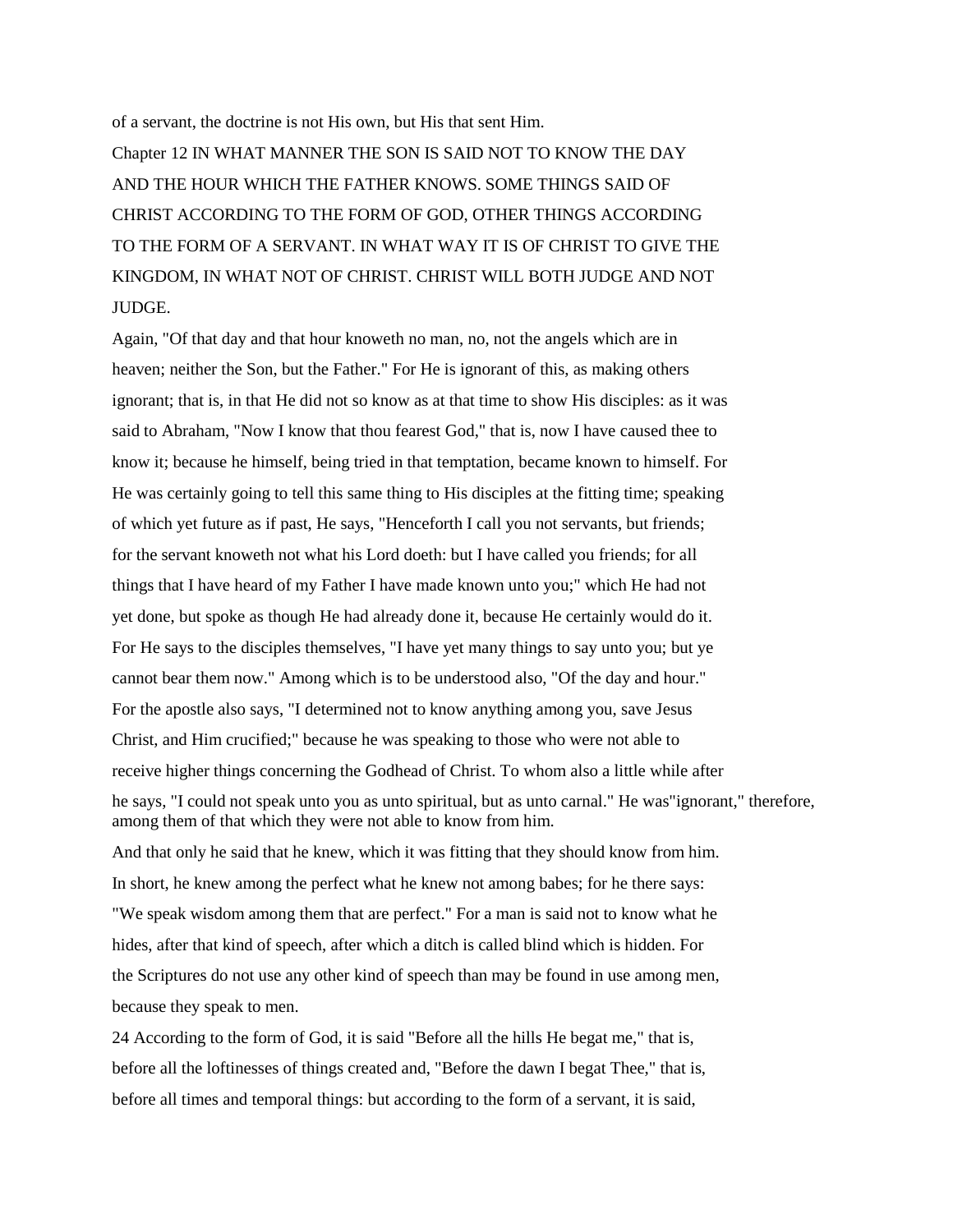"The Lord created me in the beginning of His ways." Because, according to the form of God, He said, "I am the truth;" and according to the form of a servant, "I am the way." For, because He Himself, being the first-begotten of the dead, made a passage to the kingdom of God to life eternal for His Church, to which He is so the Head as to make the body also immortal, therefore He was "created in the beginning of the ways" of God in His work. For, according to the form of God, He is the beginning, that also speaketh unto us, in which "beginning" God created the heaven and the earth; but according to the form of a servant, "He is a bridegroom coming out of His chamber." According to the form of God, "He is the first-born of every creature, and He is before all things and by him all things consist;" according to the form of a servant, "He is the head of the body, the Church." According to the form of God, "He is the Lord of glory." From which it is evident that He Himself glorifies His saints: for, "Whom He did predestinate, them He also called; and whom He called, them He also justified; and whom He justified, them He also glorified." Of Him accordingly it is said, that He justifieth the ungodly; of Him it is said, that He is just and a justifier. If, therefore, He has also glorified those whom He has justified, He who justifies, Himself also glorifies; who is, as I have said, the Lord of glory. Yet, according to the form of a servant, He replied to His disciples, when inquiring about their own glorification: "To sit on my right hand and on my left is not mine to give, but [it shall be given to them] for whom it is prepared by my Father."

25 But that which is prepared by His Father is prepared also by the Son Himself, because He and the Father are one. For we have already shown, by many modes of speech in the divine Scriptures, that, in this Trinity, what is said of each is also said of all, on account of the indivisible working of the one and same substance. As He also says of the Holy Spirit, "If I depart, I will send Him unto you." He did not say, We will send; but in such way as if the Son only should send Him, and not the Father; while yet He says in another place, "These things have I spoken unto you, being yet present with you; but the Comforter, which is the Holy Ghost, whom the Father will send in my name, He shall teach you all things." Here again it is so said as if the Son also would not send Him, but the Father only. As therefore in these texts, so also where He says, "But for them for whom it is prepared by my Father," He meant it to be understood that He Himself, with the Father, prepares seats of glory for those for whom He will. But some one may say: There, when He spoke of the Holy Spirit, He so says that He Himself will send Him, as not to deny that the Father will send Him; and in the other place, He so says that the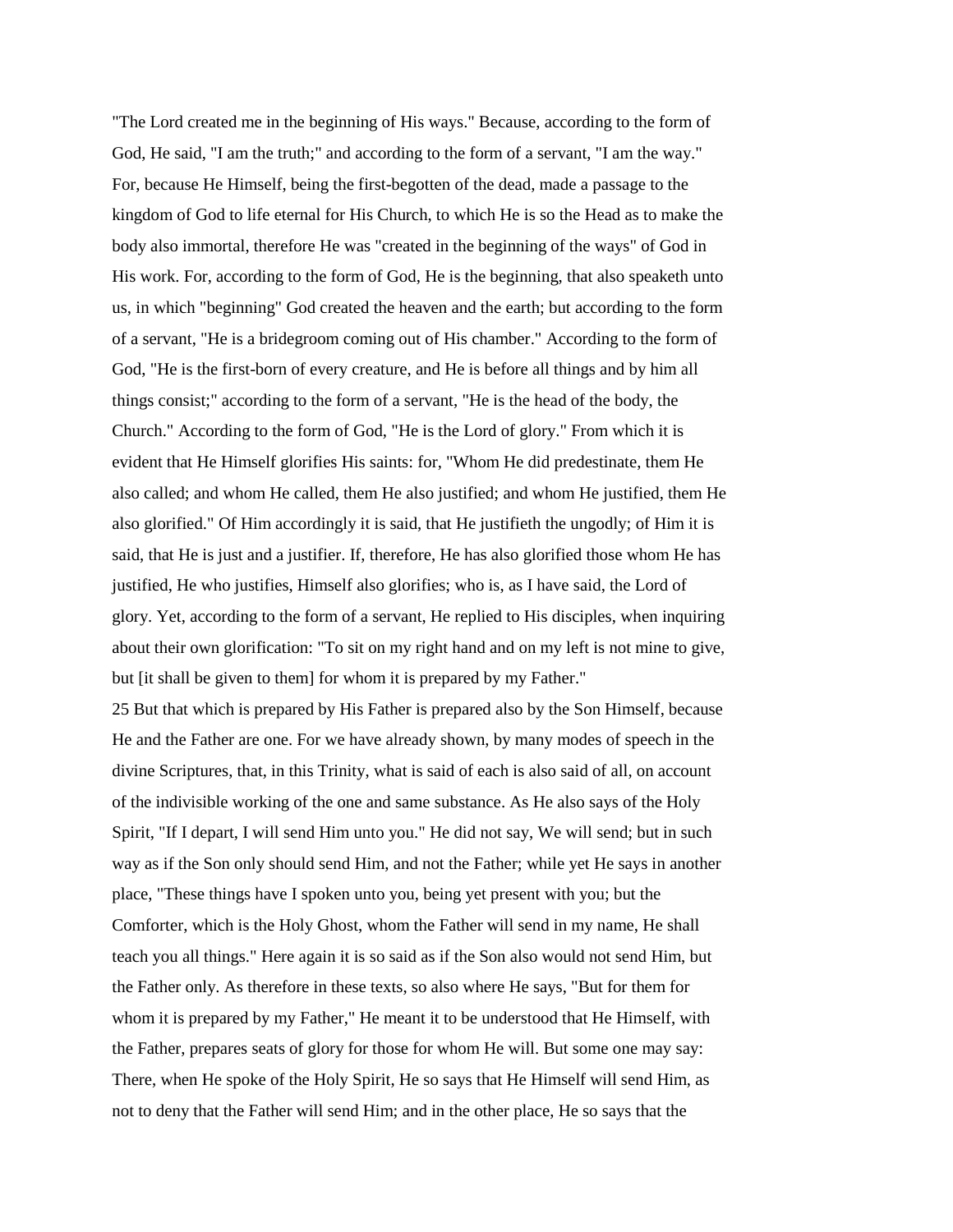Father will send Him, as not to deny that He will do so Himself; but here He expressly says, "It is not mine to give," and so goes on to say that these things are prepared by the

Father. But this is the very thing which we have already laid down to be said according to the form of a servant: viz., that we are so to understand "It is not mine to give," as if it were said, This is not in the power of man to give; that so He may be understood to give it through that wherein He is God equal to the Father. "It is not mine," He says, "to give;" that is, I do not give these things by human power, but "to those for whom it is prepared by my Father;" but then take care you understand also, that if "all things which the Father hath are mine," then this certainly is mine also, and I with the Father have prepared these things.

26. For I ask again, in what manner this is said, "If any man hear not my words, I will not judge him?" For perhaps He has said here, "I will not judge him," in the same sense as there, "It is not mine to give." But what follows here? "I came not," He says, "to judge the world, but to save the world;" and then He adds," He that rejecteth me, and receiveth not my words, hath one that judgeth him." Now here we should understand the Father, unless He had added, "The word that I have spoken, the same shall judge him in the last day." Well, then, will neither the Son judge, because He says, "I will not judge him," nor the Father, but the word which the Son hath spoken? Nay, but hear what yet follows: "For I," He says, "have not spoken of myself; but the Father which sent me, He gave me a commandment, what I should say, and what I should speak; and I know that His commandment is life everlasting: whatsoever I speak therefore, even as the Father said unto me, so I speak." If therefore the Son judges not, but "the word which the Son hath spoken;" and the word which the Son hath spoken therefore judges, because the Son "hath not spoken of Himself, but the Father who sent Him gave Him a commandment what He should say, and what He should speak:" then the Father assuredly judges, whose word it is which the Son hath spoken; and the same Son Himself is the very Word of the Father. For the commandment of the Father is not one thing, and the word of the Father another; for He hath called it both a word and a commandment. Let us see, therefore, whether perchance, when He says, "I have not spoken of myself," He meant to be understood thus,--I am not born of myself. For if He speaks the word of the Father, then He speaks Himself, because He is Himself the Word of the Father. For ordinarily He says, "The Father gave to me;" by which He means it to be understood that the Father begat Him: not that He gave anything to Him, already existing and not possessing it; but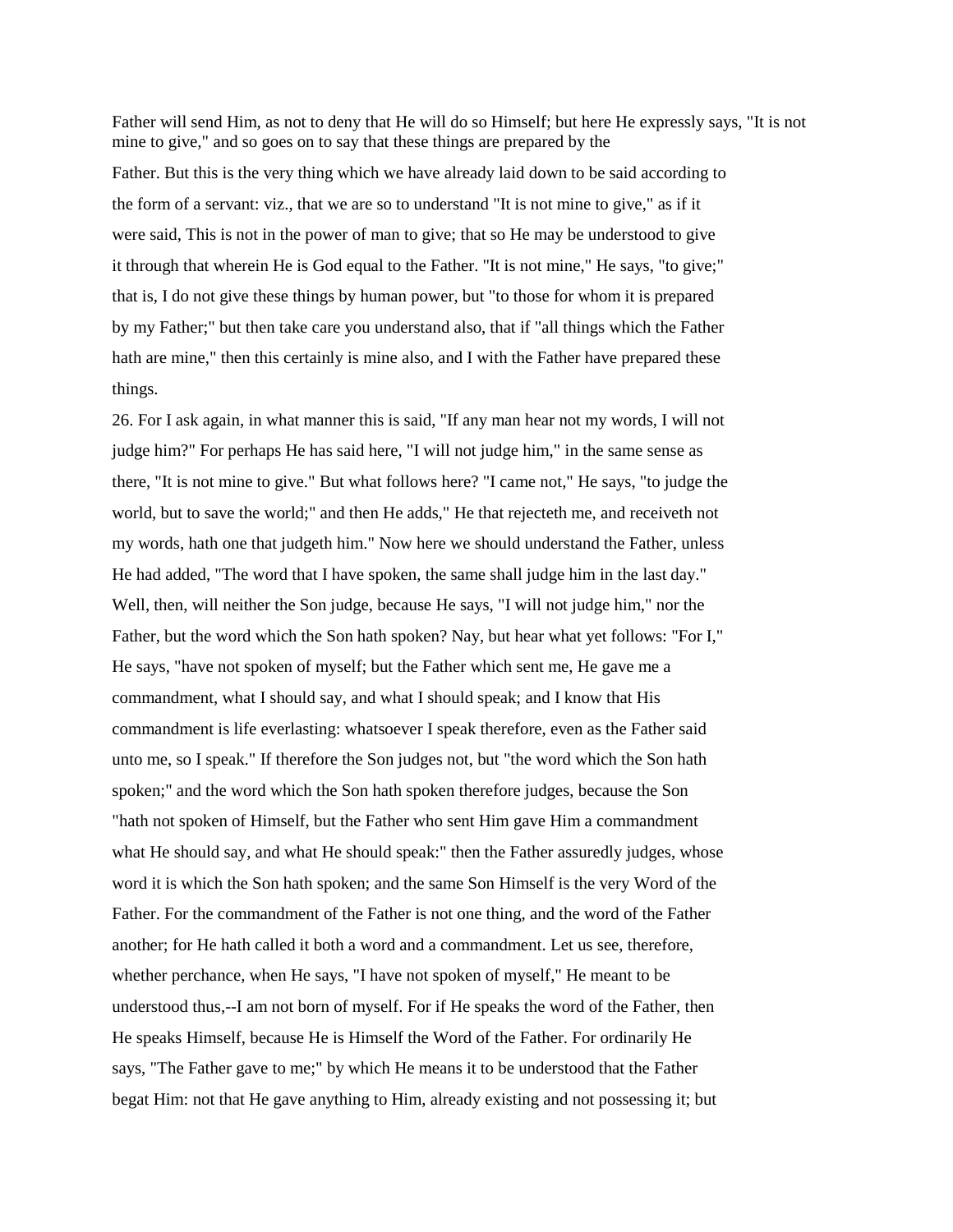that the very meaning of, To have given that He might have, is, To have begotten that He might be. For it is not, as with the creature so with the Son of God before the incarnation and before He took upon Him our flesh, the Only-begotten by whom all things were made; that He is one thing, and has another: but He is in such way as to be what He has. And this is said more plainly, if any one is fit to receive it, in that place where He says: "For as the Father hath life in Himself, so hath He given to the Son to have life in Himself." For He did not give to Him, already existing and not having life, that He should have life in Himself; inasmuch as, in that He is, He is life. Therefore "He gave to the Son to have life in Himself" means, He begat the Son to be unchangeable life, which is life eternal. Since, therefore, the Word of God is the Son of God, and the Son of God is "the true God and eternal life," as John says in his Epistle; so here, what else are we to acknowledge when the Lord says, "The word which I have spoken, the same shall judge him at the last day," and calls that very word the word of the Father and the commandment of the Father, and that very commandment everlasting life?" "And I

know," He says, "that His commandment is life everlasting."

27. I ask, therefore, how we are to understand, "I will not judge him; but the Word which I have spoken shall judge him:" which appears from what follows to be so said, as if He would say, I will not judge; but the Word of the Father will judge. But the Word of the Father is the Son of God Himself. Is it to be so understood: I will not judge, but I will judge? How can this be true, unless in this way: viz., I will not judge by human power, because I am the Son of man; but I will judge by the power of the Word, because I am the Son of God? Or if it still seems contradictory and inconsistent to say, I will not judge, but I will judge; what shall we say of that place where He says, "My doctrine is not mine?" How "mine," when "not mine?" For He did not say, This doctrine is not mine, but "My doctrine is not mine:" that which He called His own, the same He called not His own. How can this be true, unless He has called it His own in one relation; not His own, in another? According to the form of God, His own; according to the form of a servant, not His own. For when He says, "It is not mine, but His that sent me," He makes us recur to the Word itself. For the doctrine of the Father is the Word of the Father, which is the Only Son. And what, too, does that mean, "He that believeth on me, believeth not on me?" How believe on Him, yet not believe on Him? How can so opposite and inconsistent a thing be understood--"Whoso believeth on me," He says, "believeth not on me, but on Him that sent me;"--unless you so understand it, Whoso believeth on me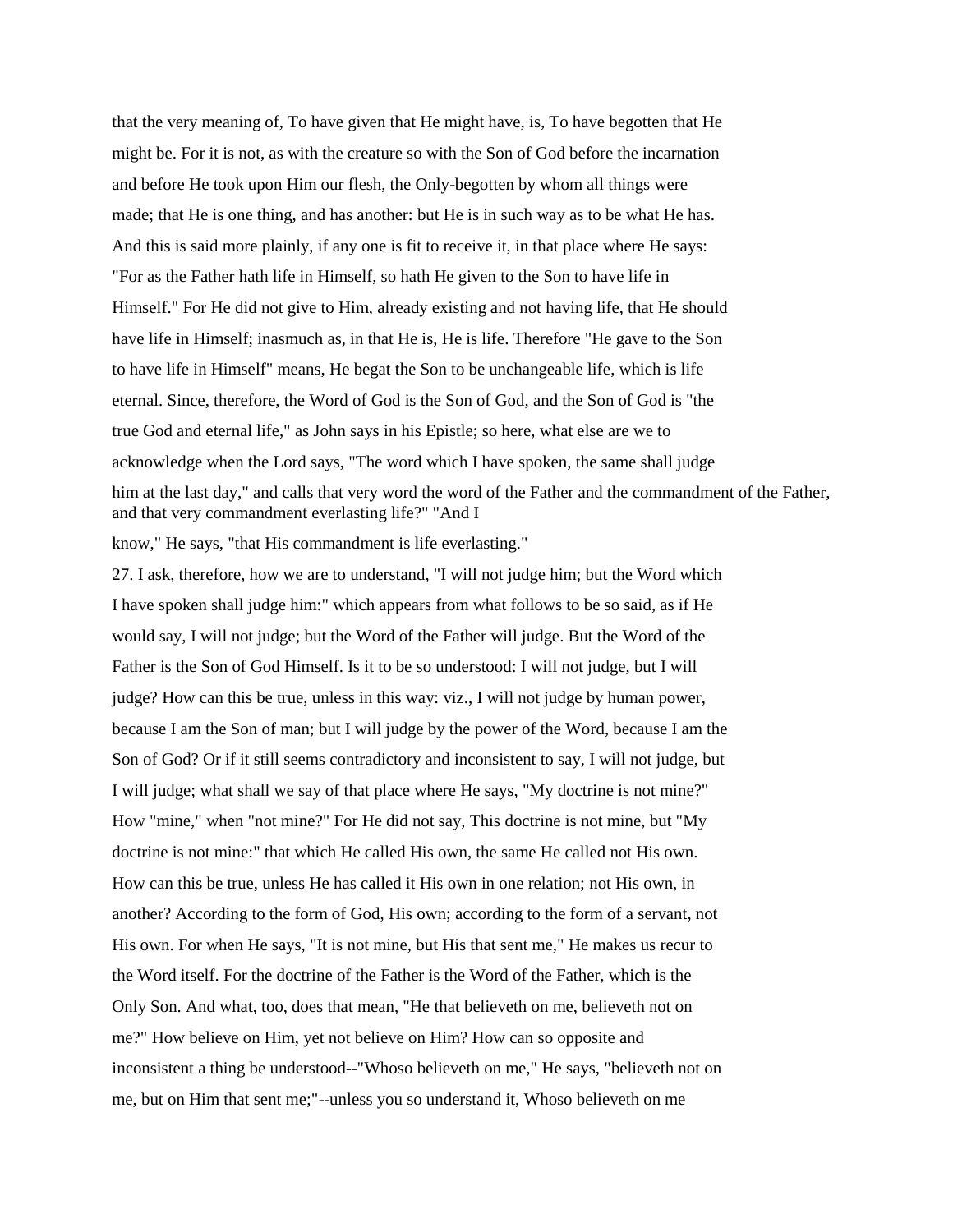believeth not on that which he sees, lest our hope should be in the creature; but on Him who took the creature, whereby He might appear to human eyes, and so might cleanse our hearts by faith, to contemplate Himself as equal to the Father? So that in turning the attention of believers to the Father, and saying, "Believeth not on me, but on Him that sent me," He certainly did not mean Himself to be separated from the Father, that is, from Him that sent Him; but that men might so believe on Himself, as they believe on the Father, to whom He is equal. And this He says in express terms in another place, "Ye believe in God, believe also in me:" that is, in the same way as you believe in God, so also believe in me; because I and the Father are One God. As therefore, here, He has as it were withdrawn the faith of men from Himself, and transferred it to the Father, by saying, "Believeth not on me, but on Him that sent me," from whom nevertheless He certainly did not separate Himself; so also, when He says, "It is not mine to give, but lit shall be given to them] for whom it is prepared by my Father," it is I think plain in what relation both are to be taken. For that other also is of the same kind, "I will not judge;" whereas He Himself shall judge the quick and dead. But because He will not do so by human power, therefore, reverting to the Godhead, He raises the hearts of men upwards; which to lift up, He Himself came down.

CHAPTER 13 -DIVERSE THINGS ARE SPOKEN CONCERNING THE SAME CHRIST, ON ACCOUNT OF THE DIVERSE NATURES OF THE ONE HYPOSTASIS THE ANTHROPIC PERSON WHY IT IS SAID THAT THE FATHER WILL NOT JUDGE, BUT HAS GIVEN JUDGMENT TO THE SON.

28 Yet unless the very same were the Son of man on account of the form of a servant which He took, who is the Son of God on account of the form of God in which He is; Paul the apostle would not say of the princes of this world, "For had they known it, they would not have crucified the Lord of glory." For He was crucified after the form of a servant, and yet "the Lord of glory" was crucified. For that "taking" was such as to make God man, and man God. Yet what is said on account of what, and what according to what, the thoughtful, diligent, and pious reader discerns for himself, the Lord being his helper. For instance, we have said that He glorifies His own, as being God, and certainly then as being the Lord of glory; and yet the Lord of glory was crucified, because even God is rightly said to have been crucified, not after the power of the divinity, but after the weakness of the flesh: just as we say, that He judges as God, that is, by divine power, not by human; and yet the man Himself will judge, just as the Lord of glory was crucified: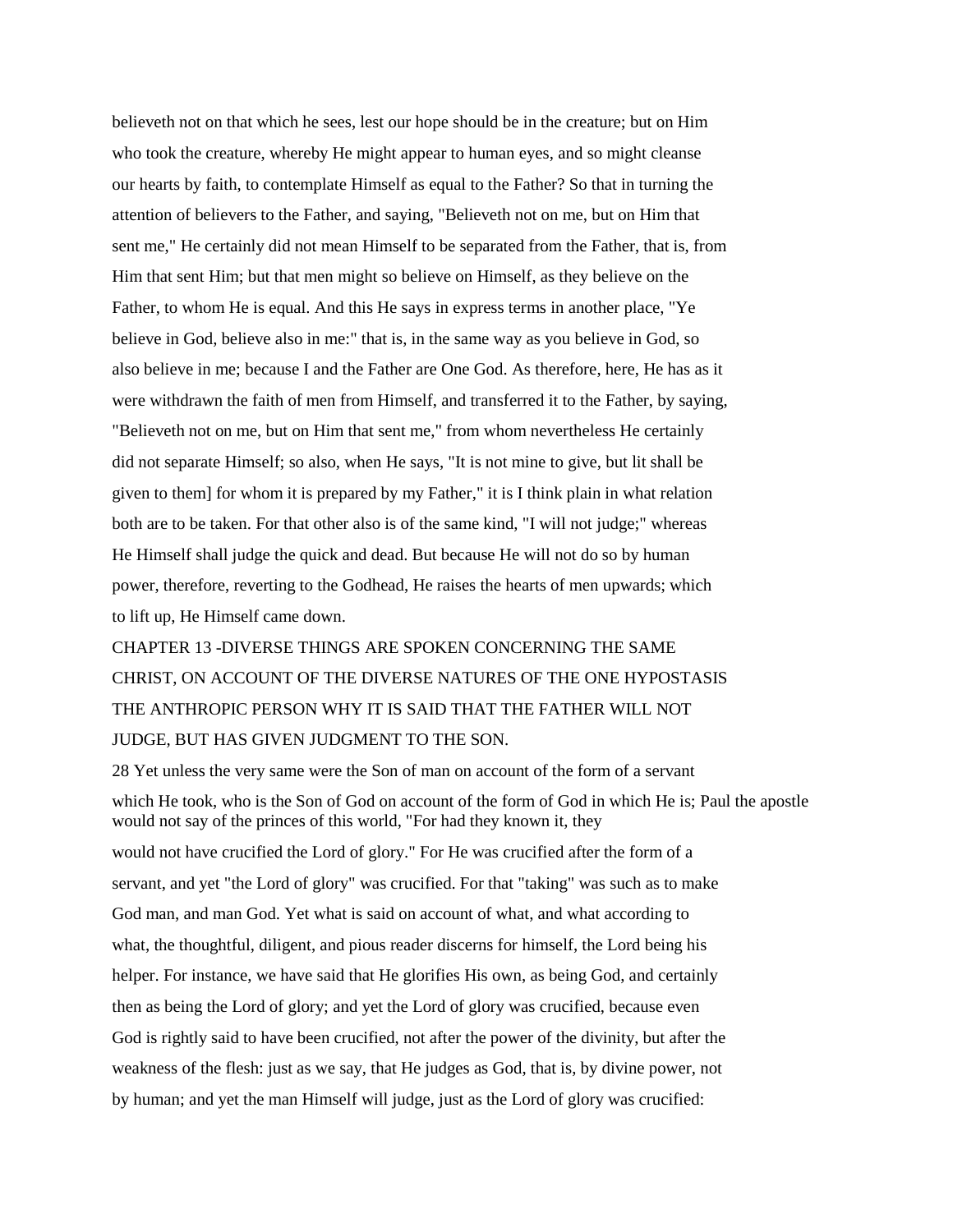for so He expressly says, "When the Son of man shall come in His glory, and all the holy angels with Him, and before Him shall be gathered all nations;" and the rest that is foretold of the future judgment in that place even to the last sentence. And the Jews, inasmuch as they will be punished in that judgment for persisting in their wickedness, as it is elsewhere written, "shall look upon Him whom they have pierced." For whereas both good and bad shall see the Judge of the quick and dead, without doubt the bad will not be able to see Him, except after the form in which He is the Son of man; but yet in the glory wherein He will judge, not in the lowliness wherein He was judged. But the ungodly without doubt will not see that form of God in which He is equal to the Father. For they are not pure in heart; and "Blessed are the pure in heart: for they shall see God." And that sight is face to face, the very sight that is promised as the highest reward to the just, and which will then take place when He "shall have delivered up the kingdom to God, even the Father;" and in this "kingdom" He means the sight of His own form also to be understood, the whole creature being made subject to God, including that wherein the Son of God was made the Son of man. Because, according to this creature, "The Son also Himself shall be subject unto Him, that put all things under Him, that God may be all in all." Otherwise if the Son of God, judging in the form in which He is equal to the Father, shall appear when He judges to the ungodly also; what becomes of that which He promises, as some great thing, to him who loves Him, saying, "And I will love him, and will manifest myself to him?" Wherefore He will judge as the Son of man, yet not by human power, but by that whereby He is the Son of God; and on the other hand, He will judge as the Son of God, yet not appearing in that unincarnate form in which He is God equal to the Father, but in that [incarnate form] in which He is the Son of man. 29 Therefore both ways of speaking may be used; the Son of man will judge, and, the Son of man will not judge: since the Son of man will judge, that the text may be true which says, "When the Son of man shall come, then before Him shall be gathered all nations;" and the Son of man will not judge, that the text may be true which says, "I will not judge him;"" and, "I seek not mine own glory: there is One that seeketh and judgeth." For in respect to this, that in the judgment, not the form of God, but the form of the Son of man will appear, the Father Himself will not judge; for according to this it is said, "For the Father judgeth no man, but hath committed all judgment unto the Son." Whether this is said after that mode of speech which we have mentioned above, where it is said, "So hath He given to the Son to have life in Himself," that it should signify that so He begat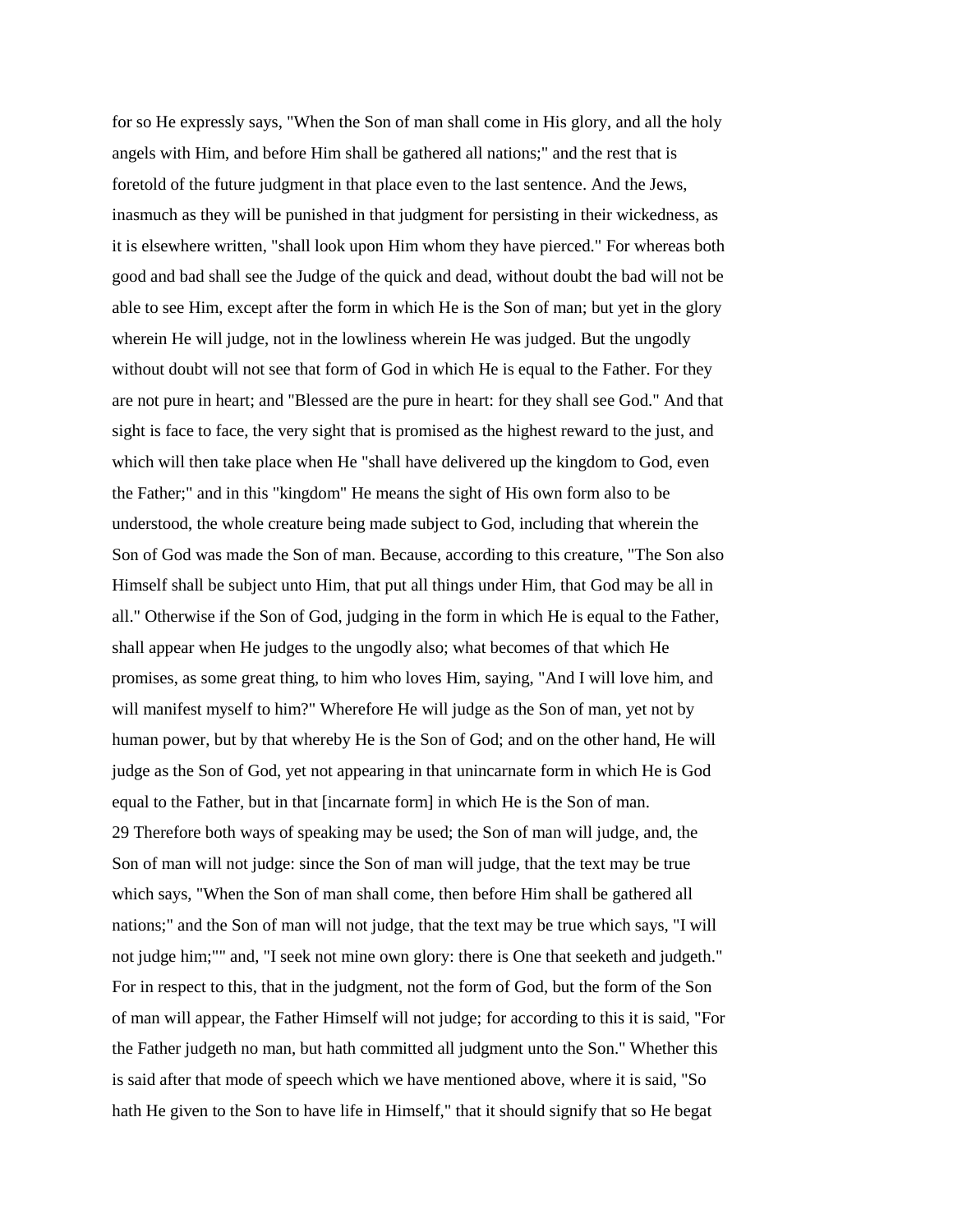the Son; or, whether after that of which the apostle speaks, saying, "Wherefore God also

hath highly exalted Him, and given Him a name which is above every name for this is said of the Son of man, in respect to whom the Son of God was raised from the dead since He, being in the form of God equal to the Father, wherefrom He "emptied" Himself by taking the form of a servant, both acts and suffers, and receives, in that same form of a servant, what the apostle goes on to mention: "He humbled Himself, and became

obedient unto death, even the death of the cross; wherefore God also hath highly exalted Him, and given Him a name which is above every name; that at the name of Jesus every knee should bow, of things in heaven, and things in earth, and things under the earth; and that every tongue should confess that Jesus Christ is Lord, in the Glory of God the Father:" --whether then the words, "He hath committed all judgment unto the Son," are said according to this or that mode of speech; it sufficiently appears from this place, that if they were said according to that sense in which it is said, "He hath given to the Son to have life in Himself," it certainly would not be said, "The Father judgeth no man." For in respect to this, that the Father hath begotten the Son equal to Himself, He judges with Him. Therefore it is in respect to this that it is said, that in the judgment, not the form of God, but the form of the Son of man will appear. Not that He will not judge, who hath committed all judgment unto the Son, since the Son saith of Him, "There is One that seeketh and judgeth:" but it is so said, "The Father judgeth no man, but hath committed all judgment unto the Son;" as if it were said, No one will see the Father in the judgment of the quick and the dead, but all will see the Son: because He is also the Son of man, so that He can be seen even by the ungodly, since they too shall see Him whom they have pierced.

30 Lest, however, we may seem to conjecture this rather than to prove it clearly, let us produce a certain and plain sentence of the Lord Himself, by which we may show that this was the cause why He said, "The Father judgeth no man, but hath committed all judgment unto the Son," viz. because He will appear as Judge in the form of the Son of man, which is not the form of the Father, hut of the Son; nor yet that form of the Son in which He is equal to the Father, but that in which He is less than the Father; in order that, in the judgment, He may be visible both to the good and to the bad. For a little while after He says, "Verily, verily, I say unto you, He that heareth my word, and believeth on Him that sent me, hath everlasting life, and shall not come into condemnation; but shall pass from death unto life." Now this life eternal is that sight which does not belong to the bad. Then follows, "Verily, verily, I say unto you, The hour is coming, and now is, when the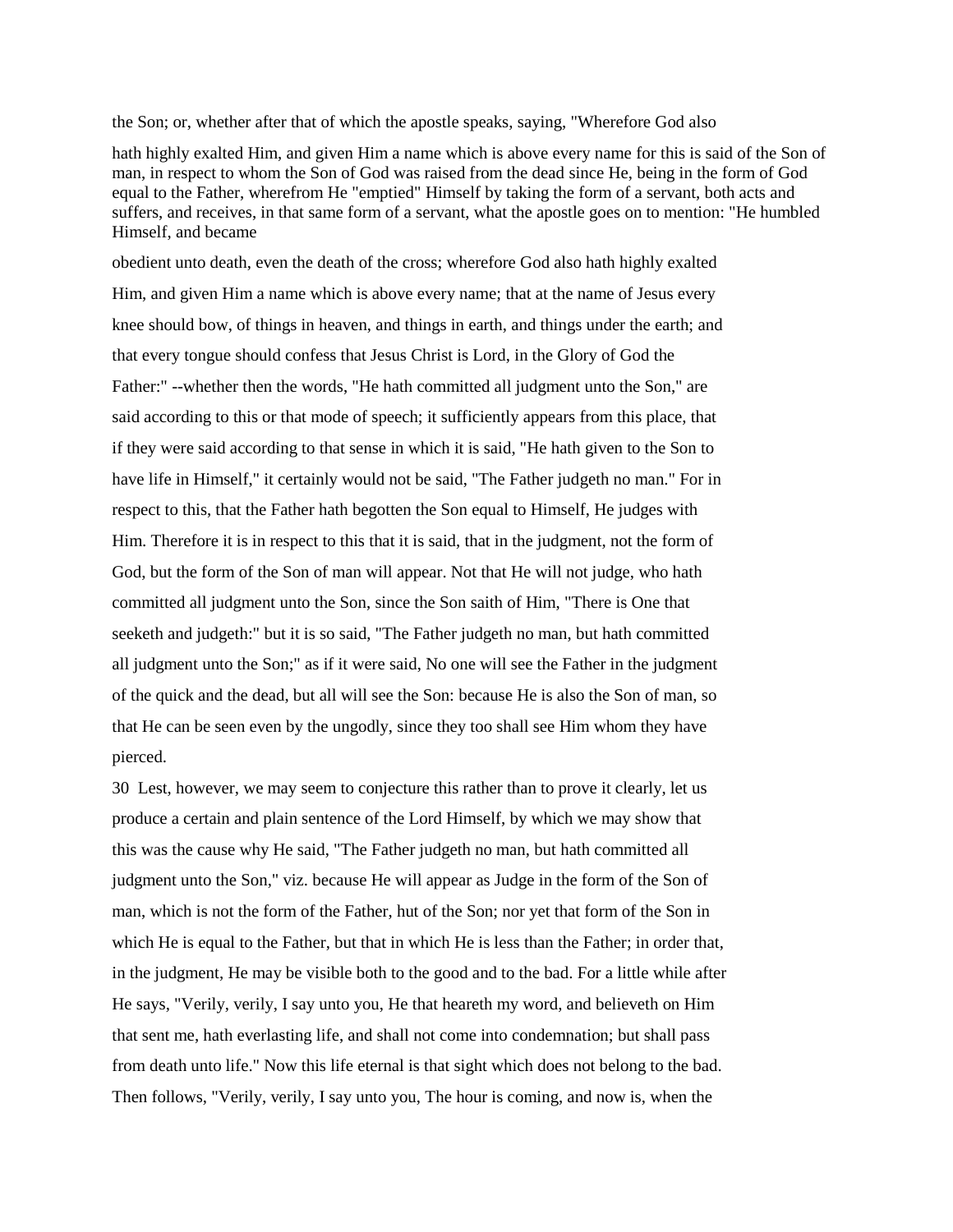dead shall hear the voice of the Son of God, and they that hear shall live." And this is proper to the godly, who so hear of His incarnation, as to believe that He is the Son of God, that is, who so receive Him, as made for their sakes less than the Father, in the form of a servant, that they believe Him equal to the Father, in the form of God. And thereupon He continues, enforcing this very point, "For as the Father hath life in Himself, so hath He given to the Son to have life in Himself." And then He comes to the sight of His own glory, in which He shall come to judgment; which sight will be common to the ungodly and to the just. For He goes on to say, "And hath given Him authority to execute judgment also, because He is the Son of man." I think nothing can be more clear. For inasmuch as the Son of God is equal to the Father, He does not receive this power of executing judgment, but He has it with the Father in secret; but He receives it, so that the good and the bad may see Him judging, inasmuch as He is the Son of man. Since the sight of the Son of man will be shown to the bad also: for the sight of the form of God will not be shown except to the pure in heart, for they shall see God; that is, to the godly

only, to whose love He promises this very thing, that He will show Himself to them. And see, accordingly, what follows: "Marvel not at this," He says. Why does He forbid us to marvel, unless it be that, in truth, every one marvels who does not understand, that therefore He said the Father gave Him power also to execute judgment, because He is the Son of man; whereas, it might rather have been anticipated that He would say, since He is the Son of God? But because the wicked are not able to see the Son of God as He is in the form of God equal to the Father, but yet it is necessary that both the just and the wicked should see the Judge of the quick and dead, when they will be judged in His presence; "Marvel not at this," He says, "for the hour is coming, in the which all that are in the graves shall hear His voice, and shall come forth; they that have done good, unto the resurrection of life; and they that have done evil, unto the resurrection of damnation." For this purpose, then, it was necessary that He should therefore receive that power, because He is the Son of man, in order that all in rising again might see Him in the form in which He can be seen by all, but by some to damnation, by others to life eternal. And what is life eternal, unless that sight which is not granted to the ungodly? "That they might know Thee," He says, "the One true God, and Jesus Christ, whom Thou hast sent." And how are they to know Jesus Christ Himself also, unless as the One true God, who will show Himself to them; not as He will show Himself, in the form of the Son of man, to those also that shall be punished?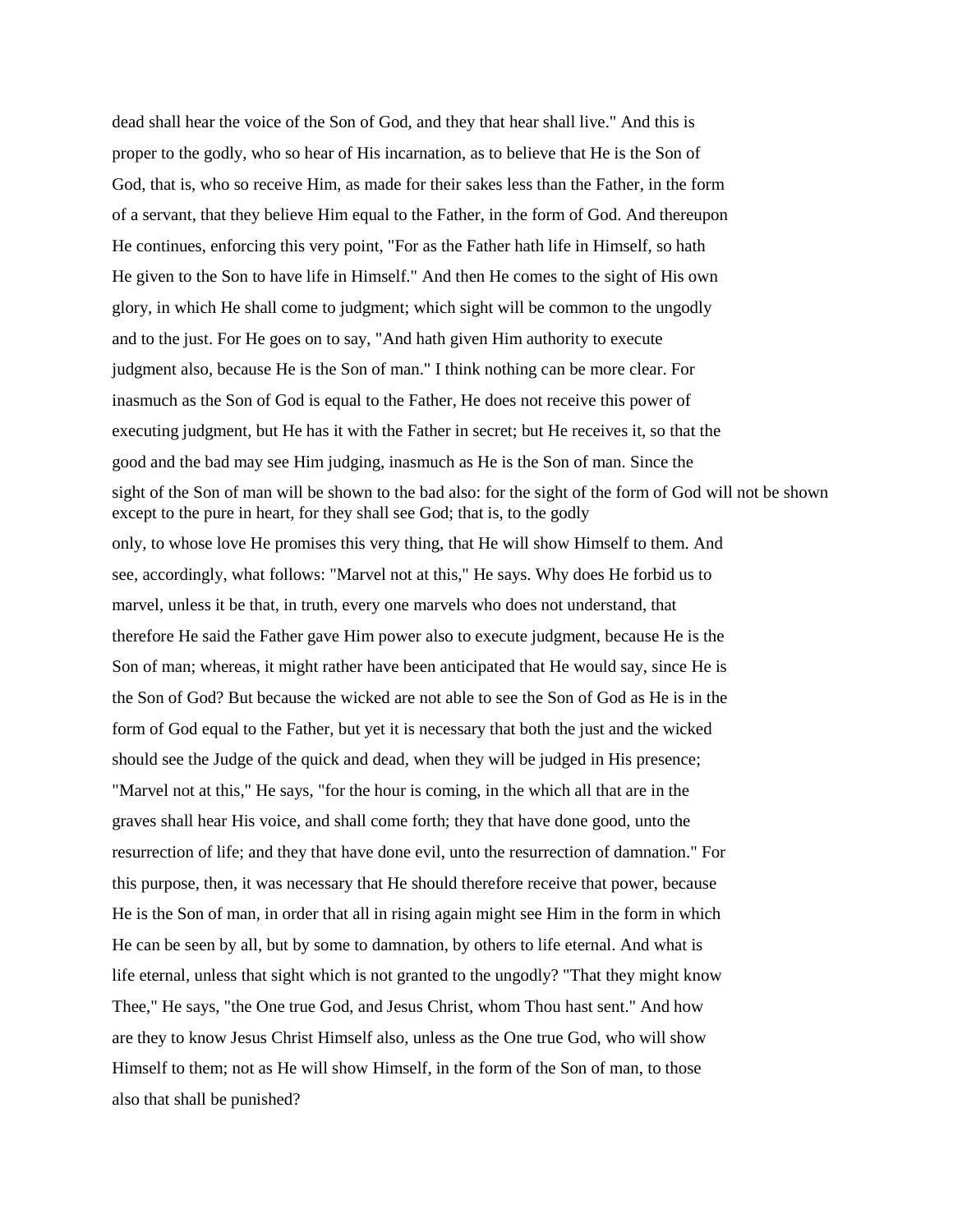31. He is "good," according to that sight, according to which God appears to the pure in heart; for "truly God is good unto Israel even to such as are of a clean heart." But when the wicked shall see the Judge, He will not seem good to them; because they will not rejoice in their heart to see Him, but all "kindreds of the earth shall then wail because of Him," namely, as being reckoned in the number of all the wicked and unbelievers. On this account also He replied to him, who had called Him Good Master, when seeking advice of Him how he might attain eternal life, "Why askest thou me about good? there is none good but One, that is, God." And yet the Lord Himself, in another place, calls man good: "A good man," He says, "out of the good treasure of his heart, bringeth forth good things: and an evil man, out of the evil treasure of his heart, bringeth forth evil things." But because that man was seeking eternal life, and eternal life consists in that contemplation in which God is seen, not for punishment, but for everlasting joy; and because he did not understand with whom he was speaking, and thought Him to be only the Son of man: Why, He says, askest thou me about good? that is, with respect to that form which thou seest, why askest thou about good, and callest me, according to what thou seest, Good Master? This is the form of the Son of man, the form which has been taken, the form that will appear in judgment, not only to the righteous, but also to the ungodly; and the sight of this form will not be for good to those who are wicked. But there is a sight of that form of mine, in which when I was, I thought it not robbery to be equal with God: but in order to take this form I emptied myself. That one God, therefore, the Father and the Son and the Holy Spirit, who will not appear, except for joy which cannot be taken away from the just; for which future joy he sighs, who says, "One thing have I desired of the Lord, that will I seek after; that I may dwell in the house of the Lord all the days of my life, to behold the beauty of the Lord:" that one God, therefore,

Himself, I say, is alone good, for this reason, that no one sees Him for sorrow and wailing, but only for salvation and true joy. If you understand me after this latter form, then I am good; but if according to that former only, then why askest thou me about good? If thou art among those who "shall look upon Him whom they have pierced," that very sight itself will be evil to them, because it will be penal. That after this meaning, then, the Lord said, "Why askest thou me about good? there is none good but One, that is, God," is probable upon those proofs which I have alleged, because that sight of God, whereby we shall contemplate the substance of God unchangeable and invisible to human eyes (which is promised to the saints alone; which the Apostle Paul speaks of, as "face to face;" and of which the Apostle John says, "We shall be like Him, for we shall see Him as He is;" and of which it is said, "One thing have I desired of the Lord, that I may behold the beauty of the Lord," and of which the Lord Himself says, "I will both love him, and will manifest myself to him;" and on account of which alone we cleanse our hearts by faith, that we may be those "pure in heart who are blessed for they shall see God:" and whatever else is spoken of that sight: which whosoever turns the eye of love to seek it, may find most copiously scattered through all